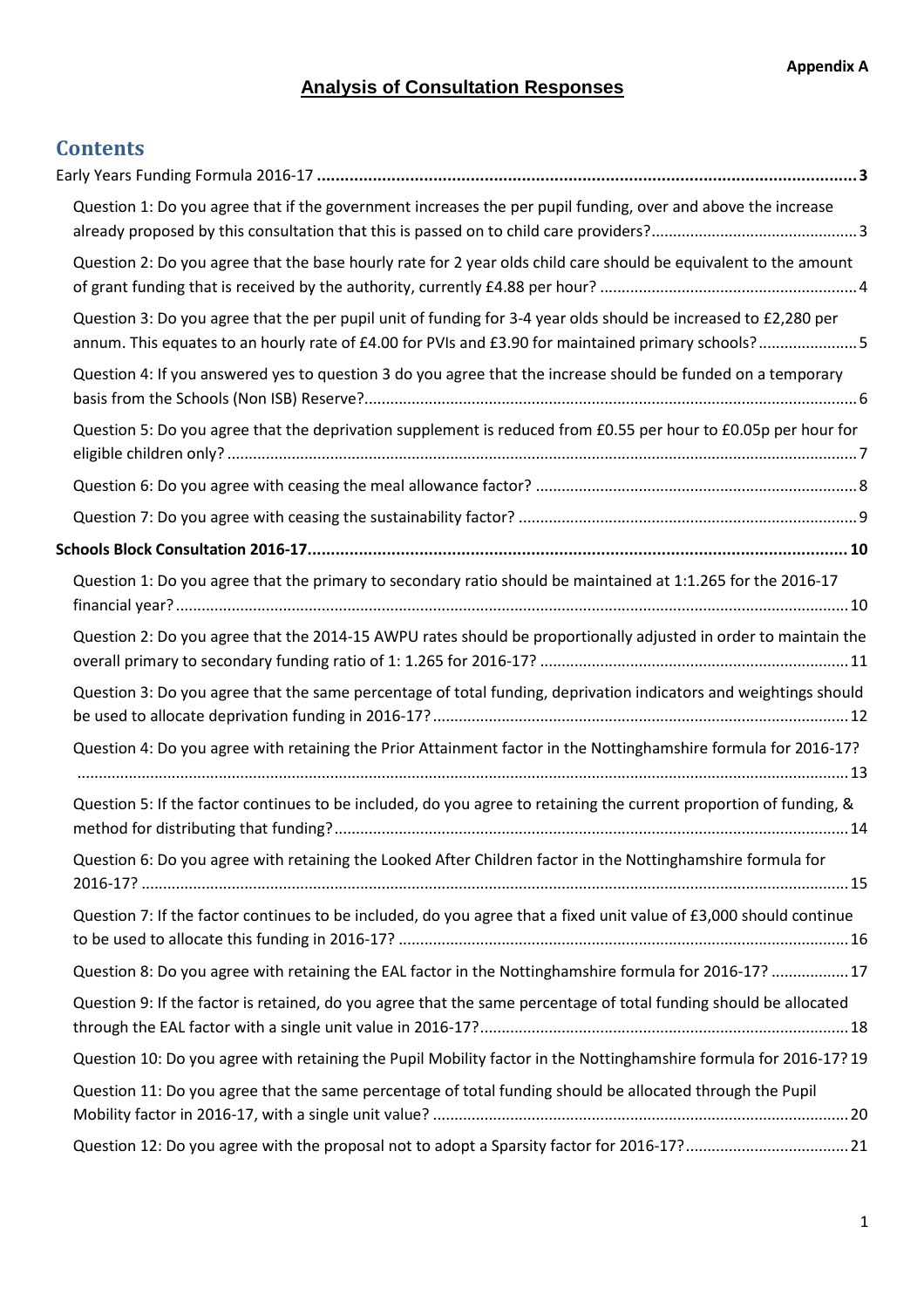| Question 13: (to be answered by Primary & Secondary) Do you agree with retaining the lump sum factor in the<br>Nottinghamshire formula for 2016-17?<br>Of  22 |
|---------------------------------------------------------------------------------------------------------------------------------------------------------------|
| Question 14: (to be answered by Primary only) Do you agree with the proposal to increase the lump sum for the                                                 |
| Question 15: (to be answered by Primary only) if you answered yes to question 14 what value do you think the<br>primary lump sum should be set at?<br>Of24    |
| Question 16: (to be answered by Secondary only) Do you agree with the proposal to keep the lump sum value at                                                  |
| Question 17: Do you agree that Nottinghamshire should not apply for an exceptional factor in order to pay a                                                   |
| Question 18: Do you agree with retaining the Split Site factor in the Nottinghamshire formula for 2016-17? 27                                                 |
| Question 19: Do you agree to continue with the current methodology and funding for split site schools?28                                                      |
| Question 20: Do you agree to continue with the current arrangement to pay rates centrally? 29                                                                 |
| Question 21: Do you agree to continue with the exceptional factors for joint use and rental?30                                                                |
|                                                                                                                                                               |
| Question 23: Do you agree that the growth fund should remain at £1.0m as it was for 2015-16?32                                                                |
| Question 24: As a representative of either a maintained primary or secondary schools, do you agree to the de-                                                 |
| $\bullet$                                                                                                                                                     |
| $\bullet$                                                                                                                                                     |
| $\bullet$                                                                                                                                                     |
| $\bullet$                                                                                                                                                     |
| $\bullet$                                                                                                                                                     |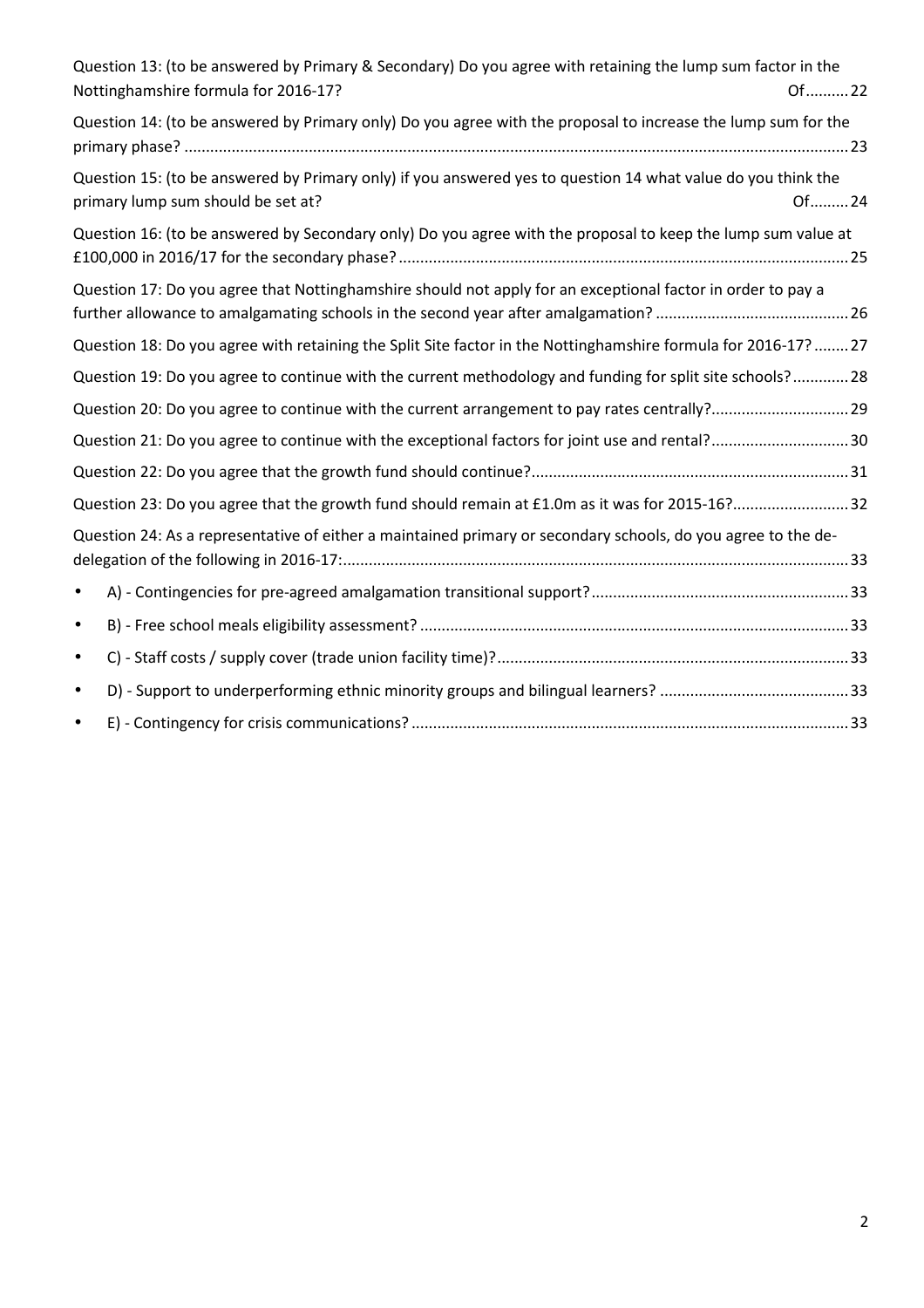#### **Early Years Funding Formula 2016-17**

**Question 1: Do you agree that if the government increases the per pupil funding, over and above the increase already proposed by this consultation that this is passed on to child care providers?** 

|     | Primary   |             | Secondary |    |             |     | <b>PVI</b> |             |       | <b>Total</b> |                         |              |
|-----|-----------|-------------|-----------|----|-------------|-----|------------|-------------|-------|--------------|-------------------------|--------------|
|     |           | Not sure /  |           |    | Not sure    |     |            | Not sure    |       |              | Not sure                | <b>Total</b> |
| Yes | <b>No</b> | No response | Yes       | No | No response | Yes | <b>No</b>  | No response | Yes   | No           | No response   Responses |              |
| 35  |           |             |           |    |             | 75  |            |             | 110   |              | 10                      | 123          |
|     |           |             |           |    |             |     |            |             | 89.4% | 2.4%         | 8.1%                    |              |



#### **Summary Of Comments**

## **Primary Schools – 5 comments**

- Any increase in funding should be passed onto schools with foundation settings that already provide a nursery and are supplementing costs from their School's budget.**(4)**
- The LA should pay exactly what they get in for this area of funding, definitely not more.
- It would be worth considering using this additional funding to meet the shortfall which current proposals indicate would be met using the schools reserve.
- For a lot of providers, the current rate does not reflect market rates/fees charged to parents.

## **PVIs – 43 comments**

- This is the only way which will ensure sustainability of settings and even then it will be a struggle.
- Providers urgently need extra funding. The introduction of the 'living wage' and the workplace pension scheme is seriously going to impact on providers.**(8)**
- The additional income would help to provide better trained workforce and the ability to provide a better learning provision. **(8)**
- Charitable provisions are heavily reliant on LA funding.
- The current and proposed per pupil funding still do not match the actual hourly rate required by childcare facilities to meet costs, therefore any additional funding offered should be passed directly to the child care providers.
- The per pupil funding for 3 & 4 year olds has not been increased by the LA for several years **(5)**
- The majority of the cost of providing childcare is staffing a site. Staffing the setting to meet ratios involves staffing beyond the prescribed ratios because of holidays, sickness, and staff training. Training and meetings that revolve around children claiming grant have escalated beyond expectation.
- Some PVIs are subsidising the "free" places as they cost a lot more than the hourly rate received for providing them **(4)**
- Some PVIs are operational for 52 weeks of the year and struggle to offer just 'free places' for 15 hours a week for 38 weeks of the year. Staff teams need paying all year round and we are left with unusable sessions for 14 weeks of the year if we offer free places.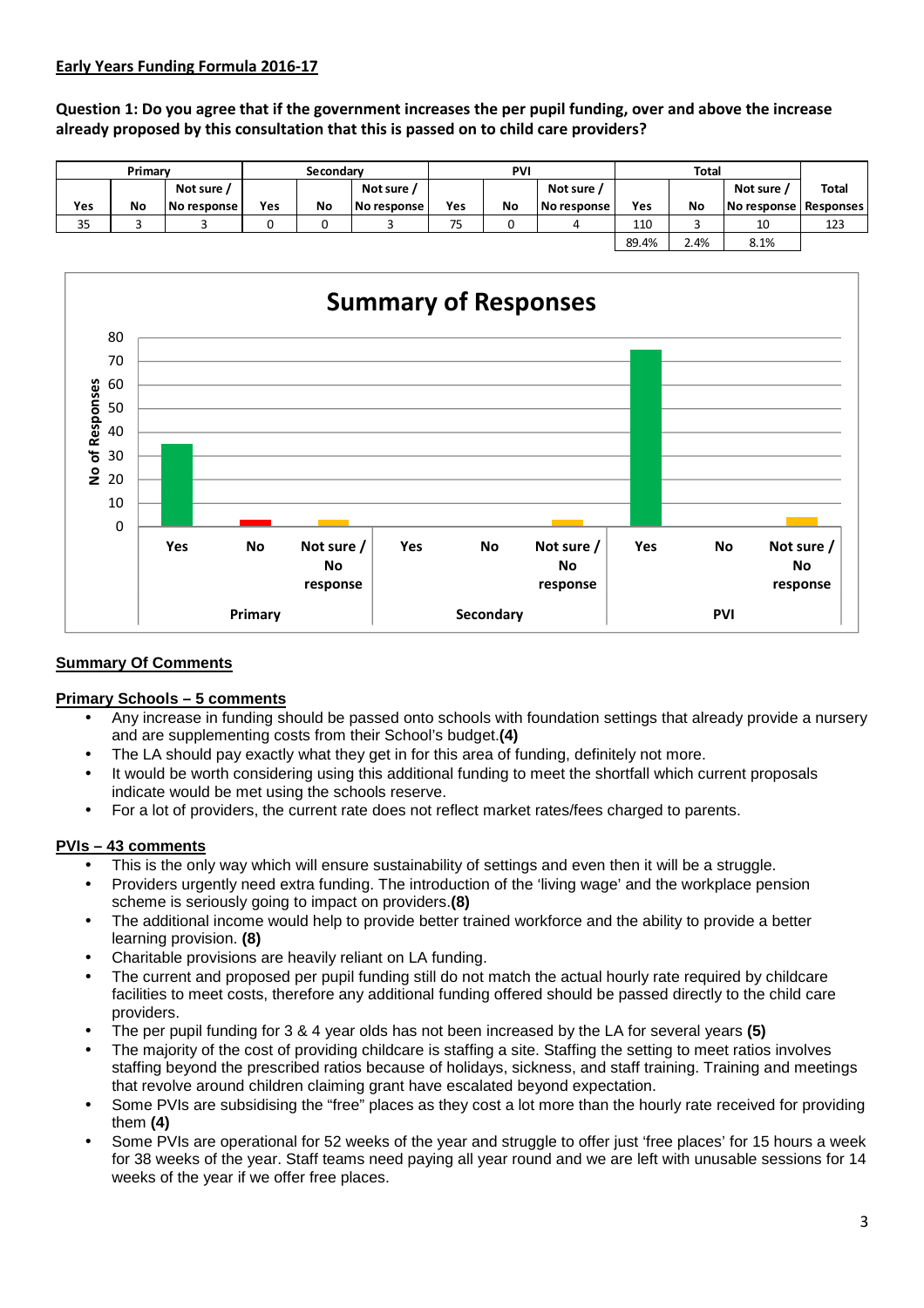**Question 2: Do you agree that the base hourly rate for 2 year olds child care should be equivalent to the amount of grant funding that is received by the authority, currently £4.88 per hour?** 

|     | Primary   |             | <b>Secondary</b> |    |             | PVI               |    |             |       | <b>Total</b> |             |                  |
|-----|-----------|-------------|------------------|----|-------------|-------------------|----|-------------|-------|--------------|-------------|------------------|
|     |           | Not sure/No |                  |    | Not sure/No |                   |    | Not sure/No |       |              | Not sure/No | <b>Total</b>     |
| Yes | <b>No</b> | response    | <b>Yes</b>       | No | response    | Yes               | No | response    | Yes   | No           | response    | <b>Responses</b> |
| 38  |           |             |                  |    |             | $\mathbf{a}$<br>ᅀ | 52 |             | 59    | 52           | 12          | 123              |
|     |           |             |                  |    |             |                   |    |             | 48.0% | 42.3%        | 9.8%        |                  |



#### **Summary Of Comments**

#### **Primary Schools – 16 comments**

• This would seem fair as it is what happens in others strands of funding **(14)** 

# **PVIs – 60 comments**

- 2 year olds are costly to care for, not only in higher staff ratios but in other overheads such as free dinners **(33)**
- Those children receiving the 2year old funding are considered to be at a disadvantage to their peers. In order to support 2year olds within settings the staffing ratio needs to be higher requiring more staff. Lowering the amount paid will mean settings limit the number of 2yr olds they support. **(3)**
- Currently the proposed £4.88 per hour for 2 year olds is sufficient, but calculations based upon living wage increases and costs associated with pension auto enrolment mean that the proposed rate of £4.88 may well be insufficient in the future to meet child care costs. £4.88 should be the absolute minimum paid.
- £4.88 per hour at a staff ratio of 4:1 (8:1 for 3&4 year olds) is unsustainable especially when the provider has to include a hot lunch to all 2 year olds funded children who attend over lunch time. **(23)**
- It is far more expensive to facilitate two year olds in setting. Ofsted require staff to be qualified and appropriately trained to work with two year olds. This all costs small setting and every penny counts. **(8)**
- Ideally it should be higher to reflect the costs of a place over 52 weeks rather than just school terms. Attending term-time only is disruptive and unhelpful for most two year-olds who benefit from stability. **(2)**
- £5.09 was not enough to cover the cost of the 2 year olds so £4.88 will not be. Staff are required to attend meetings for various reasons whether a key person or a member of the management team. Meetings could be for SEN, Safeguarding, behavioural management or transition and all are in the interest of providing the best possible outcomes for children. However, it is at the expense of the provider when staff cover is required for these meetings. There are also the admin costs and time, report writing and the gathering of evidence. Staff are required to be trained and updated with all current legislation such as changes in the EYFS, Safeguarding, Paediatric First Aid, Promoting Positive Behaviour and many more both mandatory and voluntary training courses. Also additional training to enable staff to meet the needs of the children. Again, it is at the expense of the provider when staff cover is required for training. **(4)**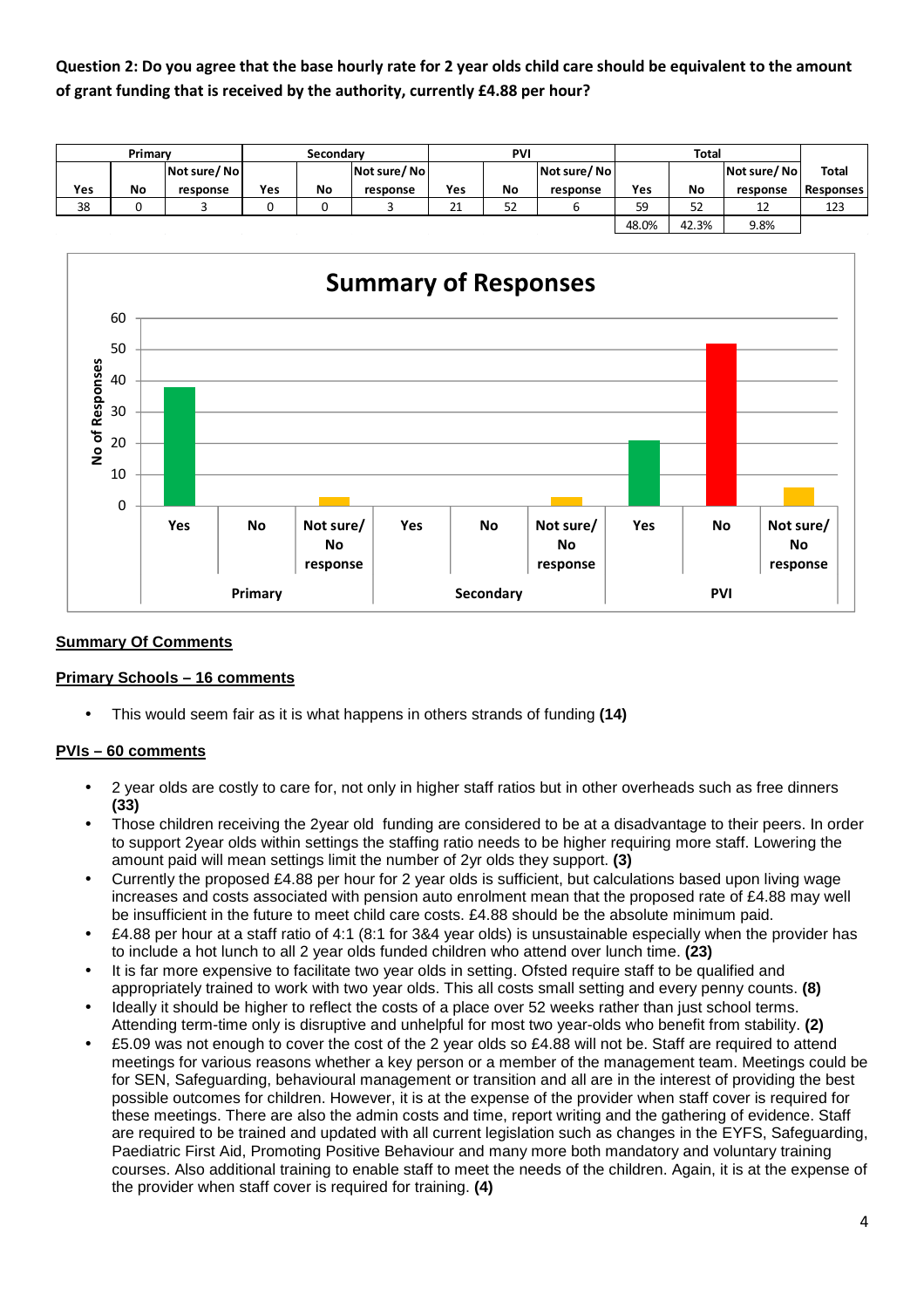**Question 3: Do you agree that the per pupil unit of funding for 3-4 year olds should be increased to £2,280 per annum. This equates to an hourly rate of £4.00 for PVIs and £3.90 for maintained primary schools?** 

|     | Primary   |             | <b>Secondary</b> |    |             | PVI |    |             |       | <b>Total</b> |             |                  |
|-----|-----------|-------------|------------------|----|-------------|-----|----|-------------|-------|--------------|-------------|------------------|
|     |           | Not sure/No |                  |    | Not sure/No |     |    | Not sure/No |       |              | Not sure/No | <b>Total</b>     |
| Yes | <b>No</b> | response    | <b>Yes</b>       | No | response    | Yes | No | response    | Yes   | No           | response    | <b>Responses</b> |
| 14  | 23        | 4           |                  |    |             | 67  | C  |             | 81    | 31           | 11          | 123              |
|     |           |             |                  |    |             |     |    |             | 65.9% | 25.2%        | 8.9%        |                  |



## **Summary Of Comments**

#### **Primary Schools – 21 comments**

- The funding given out by the LA should only be what it receives. Otherwise in future years the LA will have to use funding aimed at other areas to make up the difference. **(14)**
- This would be unsustainable in the long run.
- If the increase is £131 per pupil per annum will the LA have to quarantee this in the future?
- This may support sustainability and growth in school nurseries and foundation settings allowing them to consider offering increased full time provision and then provision for those below 3 years. **(2)**

#### **PVIs – 60 comments**

- The rate has remained static for too long, other costs have increased dramatically, it must be increased. **(6)**
- There is a need for an increase; however, the rate being offered is not enough. PVIs are requested to provide a living wage for staff and are offered a 23p increase. This does not cover all the additional needs such as training, maintaining a graduate workforce, dealing with complexities of the families worked with and supporting the holistic child. **(23)**
- Early years practitioners are not paid well and the introduction of the living wage and increase of National Minimum Wage increases overheads significantly and therefore the long term sustainability of settings (especially with the roll out of 30 hours) will be doubtful. Currently private paid children subsidise LA funded places. This is unfair but a reality of a business in childcare.
- Rates charges for those hours used that are outside the government funded hours are higher than £4.00. £4.00 per hour does not cover costs
- Settings with graduates such as EYPS and EY teachers need rewarding additionally.
- 85% of Nurseries in England report annual loses averaging £800.00 per child per place for 3-4 year olds (NDNA- Childcare Briefing June 2015).
- Some PVIs are operational for 52 weeks of the year and struggle to offer just 'free places' for 15 hours a week for 38 weeks of the year. Staff teams need paying all year round and PVIs are left with unusable sessions for 14 weeks of the year if they offer lots of free places. **(5)**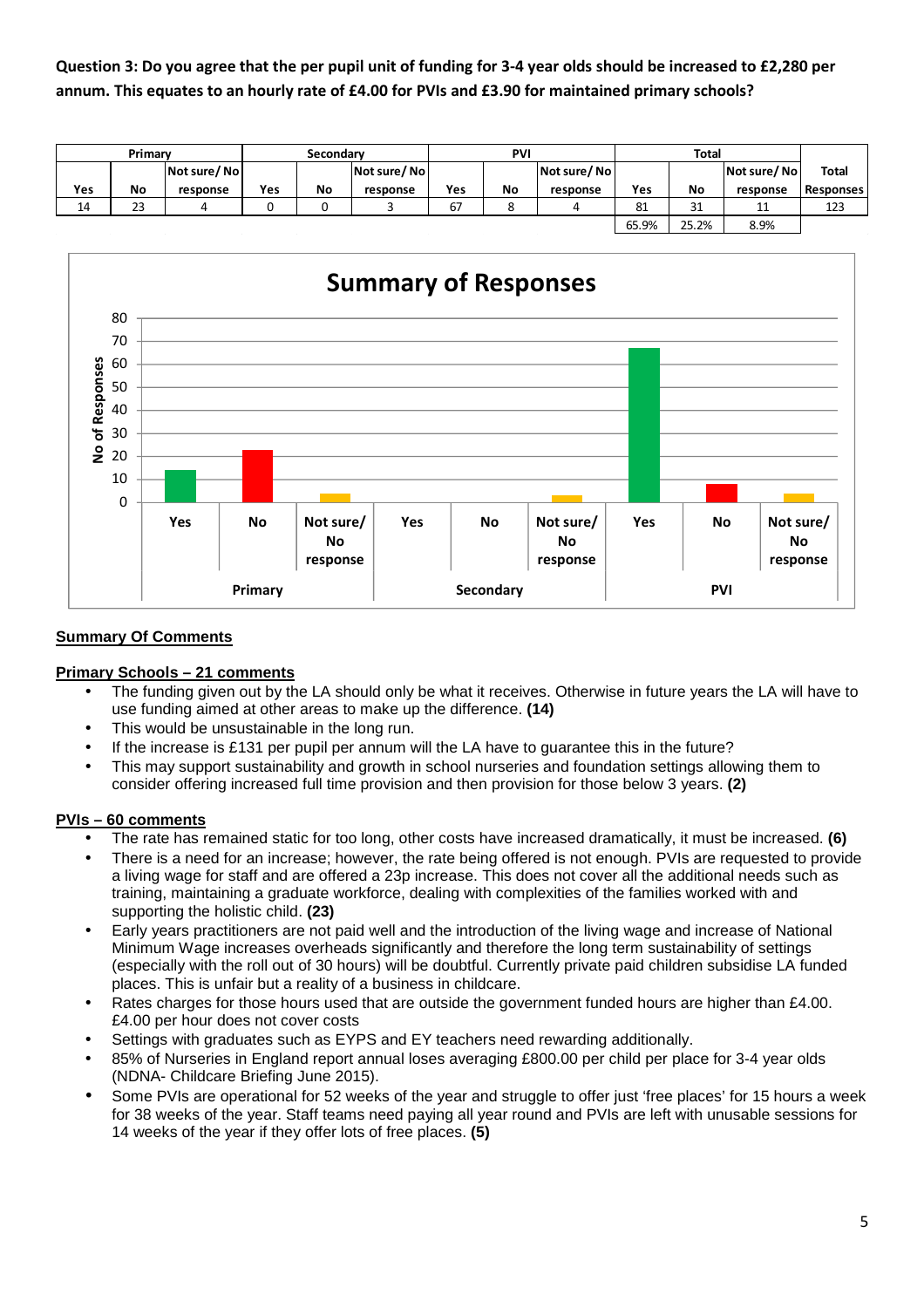# **Question 4: If you answered yes to question 3 do you agree that the increase should be funded on a temporary basis from the Schools (Non ISB) Reserve?**

|     | Primary   |             | <b>Secondary</b> |    |             | PVI |    |             |       | <b>Total</b> |             |                  |
|-----|-----------|-------------|------------------|----|-------------|-----|----|-------------|-------|--------------|-------------|------------------|
|     |           | Not sure/No |                  |    | Not sure/No |     |    | Not sure/No |       |              | Not sure/No | <b>Total</b>     |
| Yes | <b>No</b> | response    | <b>Yes</b>       | No | response    | Yes | No | response    | Yes   | No           | response    | <b>Responses</b> |
| 13  | 19        | a           |                  |    |             | 23  | 34 | 22          | 36    | 53           | 34          | 123              |
|     |           |             |                  |    |             |     |    |             | 29.3% | 43.1%        | 27.6%       |                  |



# **Summary Of Comments**

# **Primary – 21 comments**

- The school reserve should be used to increase AWPU. If it were used on a temporary basis to fund 3 / 4 year olds it would be hard to withdraw it in future years which would have an adverse effect on future budgets. **(4)**
- This should be temporary and reviewed again once the outcome of the Chancellor's autumn statement is known. **(3)**
- The Statutory Reserve should be spent on school based priorities as it is schools' money. **(11)**

## **PVIs – 46 comments**

- PVIs are providing lead up care from which schools will benefit greatly.
- The increase needs to be permanent to support sustainability. **(28)**
- More permanent ring fencing of funds for under-fives is essential to protect the partnership between LA's and Providers.
- More information on Schools (Non ISB) Reserve and future Government funding is required**.(4)**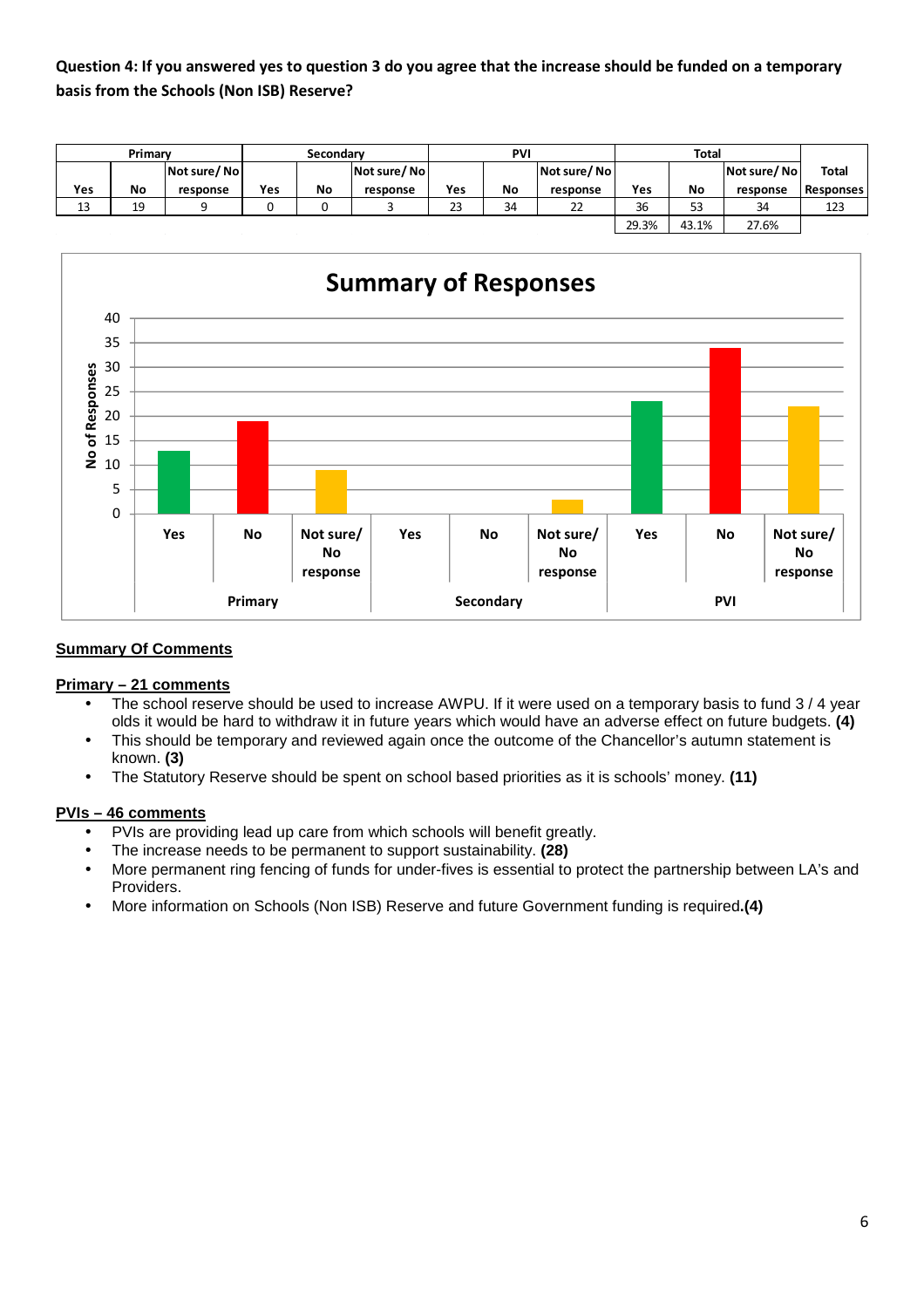**Question 5: Do you agree that the deprivation supplement is reduced from £0.55 per hour to £0.05p per hour for eligible children only?** 

|     | Primary |             | Secondary |    |             | <b>PVI</b> |    |             |       | <b>Total</b> |             |                  |
|-----|---------|-------------|-----------|----|-------------|------------|----|-------------|-------|--------------|-------------|------------------|
|     |         | Not sure/No |           |    | Not sure/No |            |    | Not sure/No |       |              | Not sure/No | <b>Total</b>     |
| Yes | No      | response    | Yes       | No | response    | Yes        | No | response    | Yes   | No           | response    | <b>Responses</b> |
| 35  |         |             |           |    |             | 23         | 29 | 27          | 59    | 31           | 33          | 123              |
|     |         |             |           |    |             |            |    |             | 48.0% | 25.2%        | 26.8%       |                  |



# **Summary Of Comments**

#### **PVIs – 34 comments**

- It isn't worth all the administration if £0.05 is to be received.**(2)**
- Would be happy to lose this supplement if free school meals continued.
- The supplement can be reduced if covered by Pupil Premium funding. **(9)**
- Children will not end up getting much more through Pupil Premium if other deprivation factors are removed. **(8)**
- Care provided is more or less the same for all children, regardless of where they are from or how deprived they are considered to be.
- It will just be a token gesture if reduced to 5p? Why can't this be removed altogether if now funded by EYPP?
- The funding is already inadequate and any reductions will make the service unsustainable. **(4)**

#### **Primary Schools – 24 comments**

- A reduction will eliminate double funding for eligible children (Early Years Pupil Premium). These monies can be used more effectively elsewhere. (22)
- These children need the funding. Many of them don't reach the level for Pupil Premium but are still living in poverty.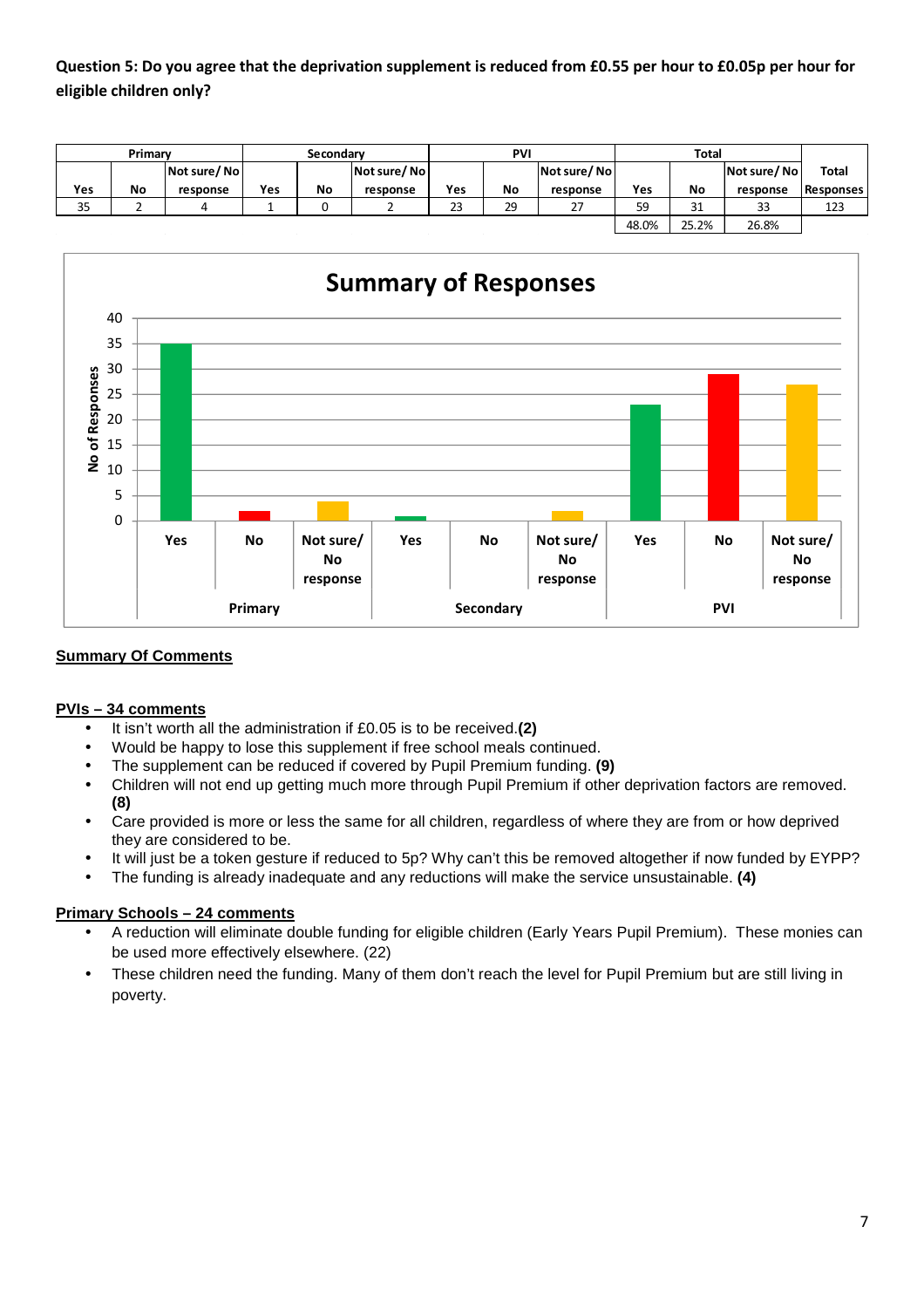|     | Primary |             | Secondary |    |             | <b>PV</b> |    |             |       | <b>Total</b> |             |                  |
|-----|---------|-------------|-----------|----|-------------|-----------|----|-------------|-------|--------------|-------------|------------------|
|     |         | Not sure/No |           |    | Not sure/No |           |    | Not sure/No |       |              | Not sure/No | <b>Total</b>     |
| Yes | No      | response    | Yes       | No | response    | Yes       | No | response    | Yes   | No           | response    | <b>Responses</b> |
| 34  |         |             |           |    |             | 1つ<br>Ŧ٢  | 47 | 20          | 46    | 48           | 29          | 123              |
|     |         |             |           |    |             |           |    |             | 37.4% | 39.0%        | 23.6%       |                  |



## **Summary Of Comments**

#### **Primary – 6 comments**

- This prevents a double funding of deprivation now the Early Years Pupil Premium exists**. (2)**
- This factor is in need of a review.

# **PVIs – 37 comments**

- Ceasing this support will impact on the good quality food which children eat and may result in missed meals.**(8)**
- If this is covered through Early Years Pupil Premium funding then it is acceptable**.(2)**
- The deprivation and meal allowance factors were in place for a reason. It is not right to talk about increasing overall funding rates but then taking away these extras from the most vulnerable. Could the LA consider amalgamating the two amounts and freezing at the current rates?
- Meals at school are free up until the age of 7. This is to help promote healthy eating and encourages the children to eat their meals as they do so with their peers. This funding enables PVI settings to provide lunch for the children who are eligible. **(4)**
- The only ones to lose out in this instance would be the children who are eligible for this allowance. If settings cease to receive the meal allowance they will merely ask the parents/carers to provide their own child a pack lunch, which probably won't be anywhere near as healthy or nutritionally balanced as a settings lunch, and might be the only hot meal that child receives per day. **(10)**
- Most settings, in order to minimise the impact on availability of fully paid for places, are moving to a model where a child can do 5 or more hours in a block, which always span a meal time. Unless the EYPP is substantial enough to cover the loss of the money received from the free meal allowance it should stay.
- In the future PVIs will have to provide 30 hours to children and would have to provide meals for the children they look after so would value this support.
- Any funding reductions will harm the sustainability of PVIs. **(2)**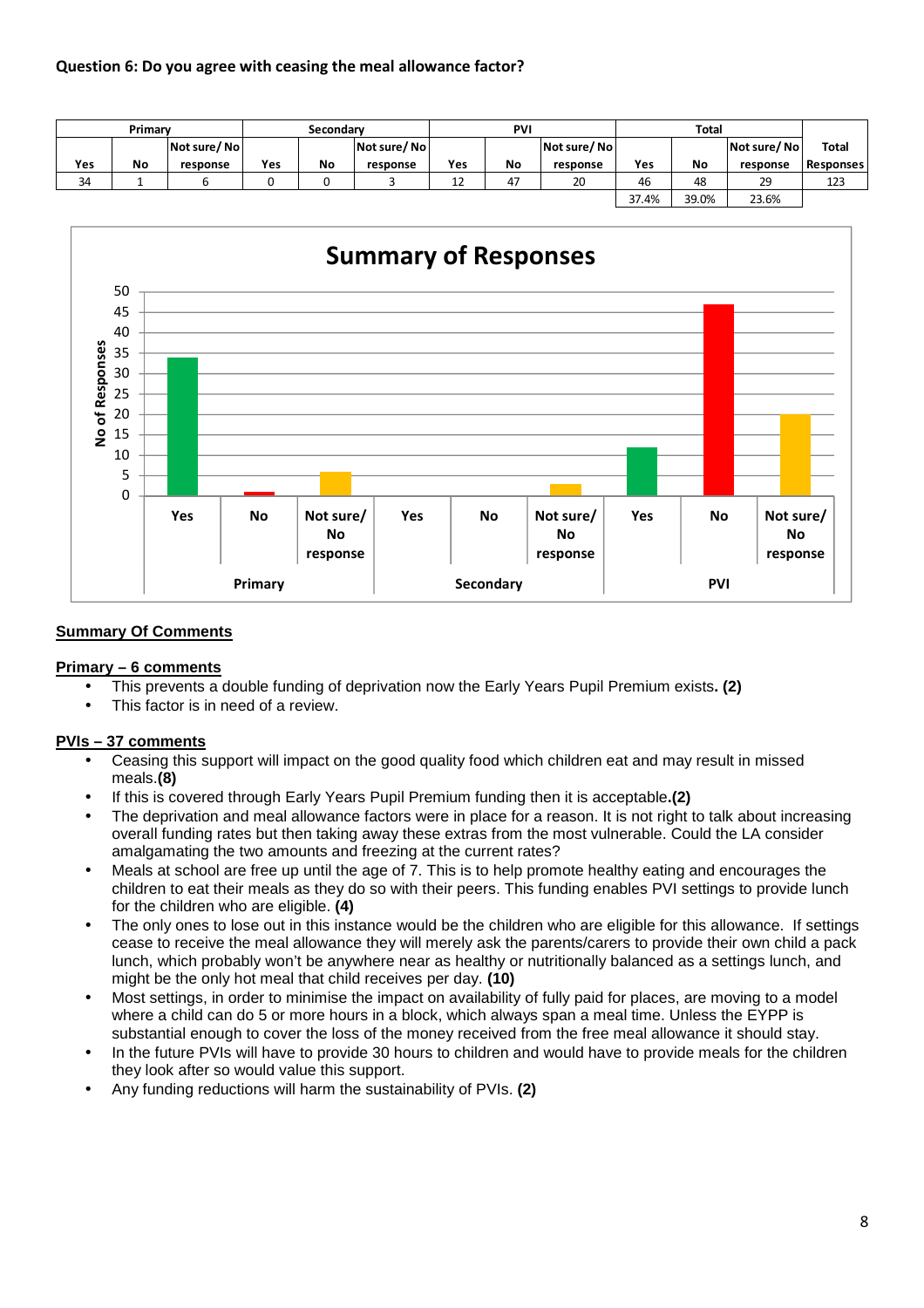|         | Primary |             | Secondary |    |             |     | <b>PVI</b> |             |       | <b>Total</b> |             |                  |
|---------|---------|-------------|-----------|----|-------------|-----|------------|-------------|-------|--------------|-------------|------------------|
|         |         | Not sure/No |           |    | Not sure/No |     |            | Not sure/No |       |              | Not sure/No | Total            |
| Yes     | No      | response    | Yes       | No | response    | Yes | No         | response    | Yes   | No           | response    | <b>Responses</b> |
| 21<br>ᅀ | 14      |             |           |    |             | 29  | 16         | 34          | 50    | 30           | 43          | 123              |
|         |         |             |           |    |             |     |            |             | 40.7% | 24.4%        | 35.0%       |                  |



## **Summary Of Comments**

## **Primary Schools – 31 comments**

- If there has not been a review of the continued eligibility, it would make sense to undertake a review before making a decision. **(5)**
- This payment sustains Early Years places within school settings-lead and taught by a teacher. Without this payment the provision would be financially unviable, deprive children and their parents of education provision in an area where there is no immediate replacement or children may have to access a PVI setting, which may not be teacher led .Clearly high quality Early Years provision feeds into the overall standards and achievement of pupils across the county and closing provision in 19 settings will have a large impact both now and in the future and would only bring a relatively small amount of money back to the collective pot which would be insignificant when spread across all settings compared to the effect on our communities.**(12)**
- Perhaps phase the change over two years.
- If this has been paid for 7 years with no review it needs to be stopped. **(10)**
- This needs to be reviewed to ensure the schools receiving the funding remain eligible.
- Removing sustainability factor for smaller schools would leave schools unable to staff Foundation Stage provision for 3 year olds causing future issues with regard to numbers in the main school, especially at 1st admissions as the majority of children who apply to the main school enter through their foundation stage. This would be in direct conflict with the protected characteristics in a catholic school as loosing foundation provision removes choice and selection of a catholic school place.
- Reviewing how this money supports these 19 schools would be prudent before the monies are ceased.
- Removing this funding element would have significant impact upon small schools being able to serve their rural communities.**(2)**

#### **PVIs – 27 comments**

- If this means that the setting will close and that there will be no alternative for the children and parents who live in remote villages then this should continue as ALL children need to be given opportunity of a Pre-School education, if however there are alternative children provisions within the area then it would be acceptable to stop payment as the children would still have the opportunity of a Pre-School education. **(2)**
- At the very least these providers receiving this payment should be reassessed. **(2)**
- The PVI sector and the maintained sector should have a level playing field of funding.**(2)**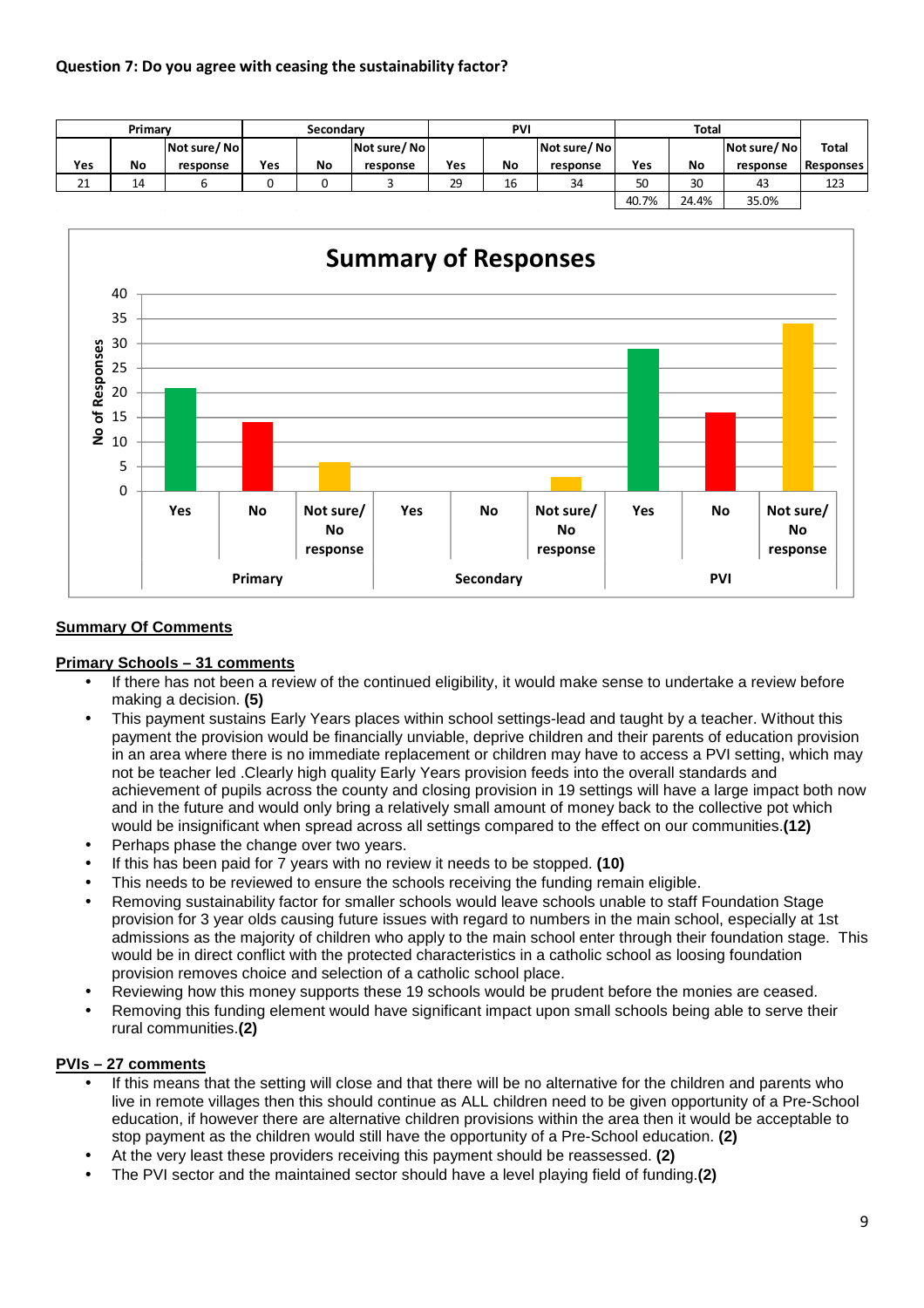## **Schools Block Consultation 2016-17**

**Question 1: Do you agree that the primary to secondary ratio should be maintained at 1:1.265 for the 2016-17 financial year?** 

|     | Primary   |             |     | Secondary |             |       |      |             |                  |
|-----|-----------|-------------|-----|-----------|-------------|-------|------|-------------|------------------|
|     |           | Not sure/No |     |           | Not sure/No |       |      | Not sure/No | <b>Total</b>     |
| Yes | <b>No</b> | response    | Yes | <b>No</b> | response    | Yes   | No   | response    | <b>Responses</b> |
| 34  |           |             |     |           |             | 35    |      |             | 44               |
|     |           |             |     |           |             | 79.5% | 9.1% | 11.4%       |                  |



#### **Summary Of Comments**

#### **Primary Schools – 18 comments**

- Please can adaptations be modelled next year so this can be considered on an informed basis.**(15)**
- It would be useful to review this sometime soon in the future, with further comparisons with our statistical neighbours.

#### **Secondary Schools – 3 comments**

- The ratio should be adjusted to be in line with the national average of 1:1.28. The consultation paper sets out no rationale for Nottinghamshire's current position or why the ratio applied to secondary schools should be below national average. Maintaining the current ratio will continue to maintain the underfunding of secondary schools in Nottinghamshire.
- The LA should keep consistency on how we are currently funded, to help with medium term financial planning.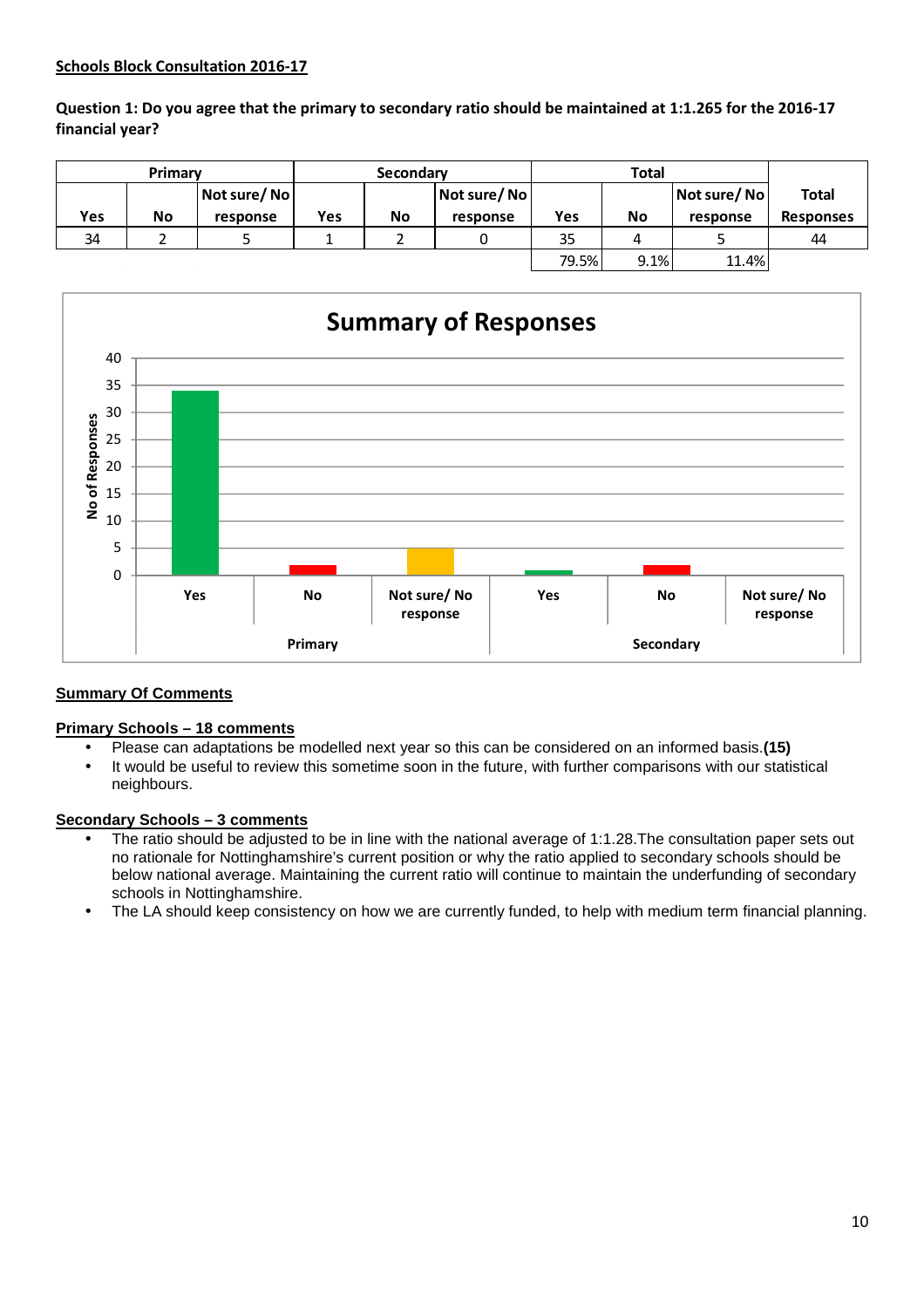**Question 2: Do you agree that the 2014-15 AWPU rates should be proportionally adjusted in order to maintain the overall primary to secondary funding ratio of 1: 1.265 for 2016-17?** 

|     | Primary |             |     | Secondary |              |       |           |             |                  |
|-----|---------|-------------|-----|-----------|--------------|-------|-----------|-------------|------------------|
|     |         | Not sure/No |     |           | Not sure/ No |       |           | Not sure/No | Total            |
| Yes | No      | response    | Yes | <b>No</b> | response     | Yes   | <b>No</b> | response    | <b>Responses</b> |
| 33  |         |             |     |           |              | 34    |           |             | 44               |
|     |         |             |     |           |              | 77.3% | 4.5%      | 18.2%       |                  |



## **Summary Of Comments**

#### **Primary Schools – 4 comments**

- It is concerning as small school would be adversely effected because of the adjustment.
- Other factors should also be adjusted.

## **Secondary Schools – 3 comments**

- Keep consistency on how we are currently funded, to help with medium term financial planning.
- We would prefer that this was the same as the national average, especially as the national average has increased from 1:1.27 2014/15 & 2013/14 to 1:1.28 in 15/16.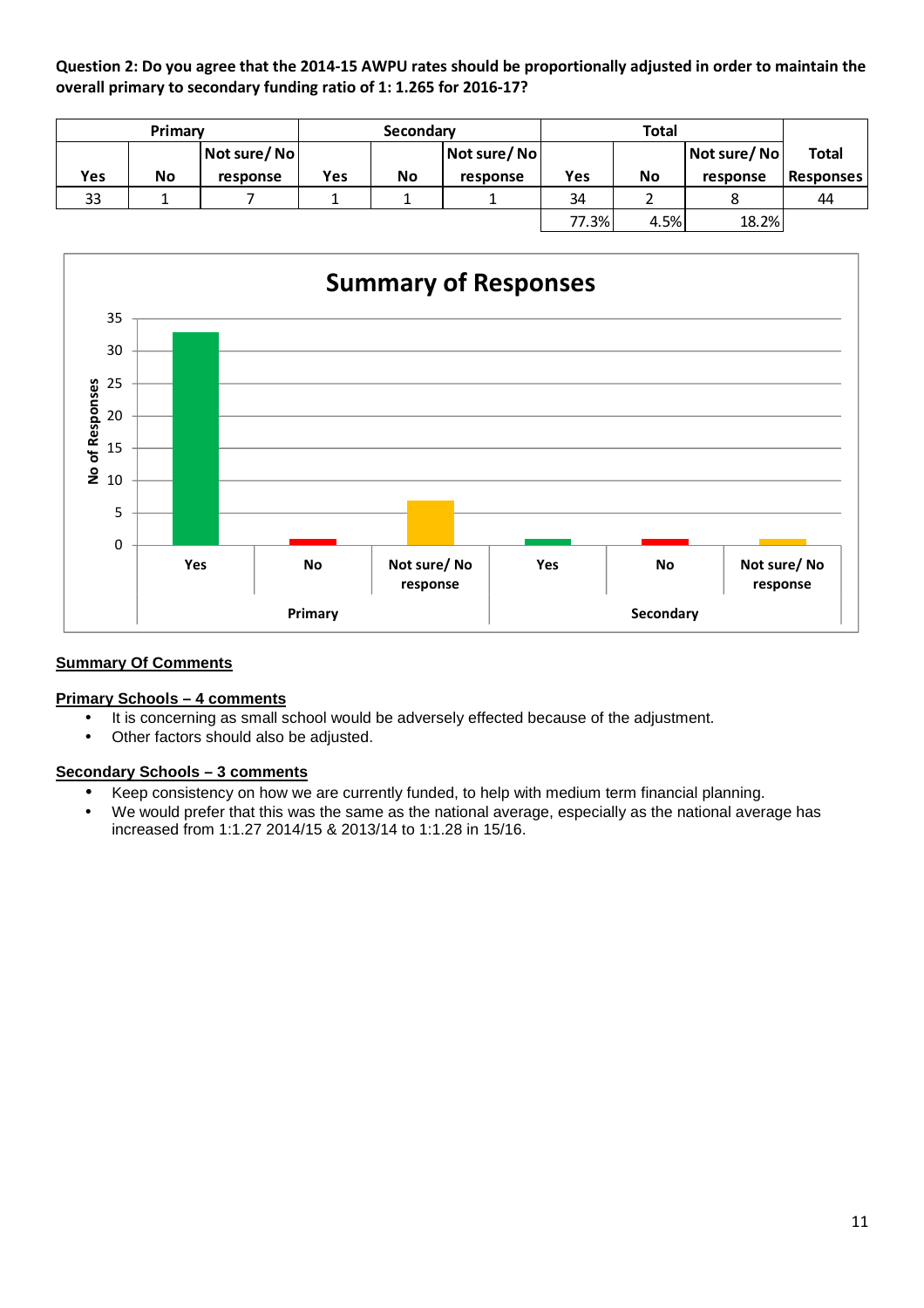**Question 3: Do you agree that the same percentage of total funding, deprivation indicators and weightings should be used to allocate deprivation funding in 2016-17?** 

|            | Primary |             |     | Secondary |             |       |           |             |                  |
|------------|---------|-------------|-----|-----------|-------------|-------|-----------|-------------|------------------|
|            |         | Not sure/No |     |           | Not sure/No |       |           | Not sure/No | <b>Total</b>     |
| <b>Yes</b> | No      | response    | Yes | <b>No</b> | response    | Yes   | <b>No</b> | response    | <b>Responses</b> |
| 11         | 21      | a           |     |           |             | 12    | 23        | q           | 44               |
|            |         |             |     |           |             | 27.3% | 52.3%     | 20.5%       |                  |



# **Summary Of Comments**

#### **Primary Schools – 26 comments**

- Models are needed to identify the changes and impact.
- IDAC1 band 5 and 6 pupils receive a considerable amount and are financially supported in other ways too; this causes an imbalance in funding.
- Pupil Premium allocations as well as the current deprivation supplement, mean that some pupils are receiving double funding. If the percentage were decreased and divided instead via the AWPU, then all pupils across the county would benefit and maybe the gap between the highest and lowest funded schools would not be so wide. **(19)**
- IDACI bands hide small pockets of deprivation within relatively well-off areas. As such please model less than 50% of the total pot going to deprivation and more to FSM6 which is on an individual basis.
- Deprivation being at 3.2% provides double funding for deprivation when combined with Pupil Premium. Please model the total pot reducing from 3.2% of total funding. This would see this money redistributed via AWPU which goes to all children in the LA. It would also see MFG top ups for some schools reduce which in turn would again see more go back on the AWPU. How the deprivation money is split also needs to be looked at. IDACI bands hide small pockets of deprivation within relatively well-off areas. As such please model less than 50% of the total pot going to deprivation and more to FSM6 which is on an individual basis. The weightings for IDACI funding distribution need to also be looked at. The table in consultation documents would lead most people to think an IDACI band 5/6 child would get double the funding of an IDACI band 1/2/3/4 child. Splitting the pots then dividing by eligible children means that the IDACI band 5/6 actually get 19 times as much funding. **(13)**

#### **Secondary Schools– 3 comments**

- The percentage of total funding allocated to the deprivation factor should be reduced taking into account the impact on schools' budgets of the pupil premium. The combination of the deprivation factor and the prior attainment factor is a major contribution to the disparity in per pupil funding that exists within Nottinghamshire schools
- Keep consistency on how we are currently funded, to help with medium term financial planning.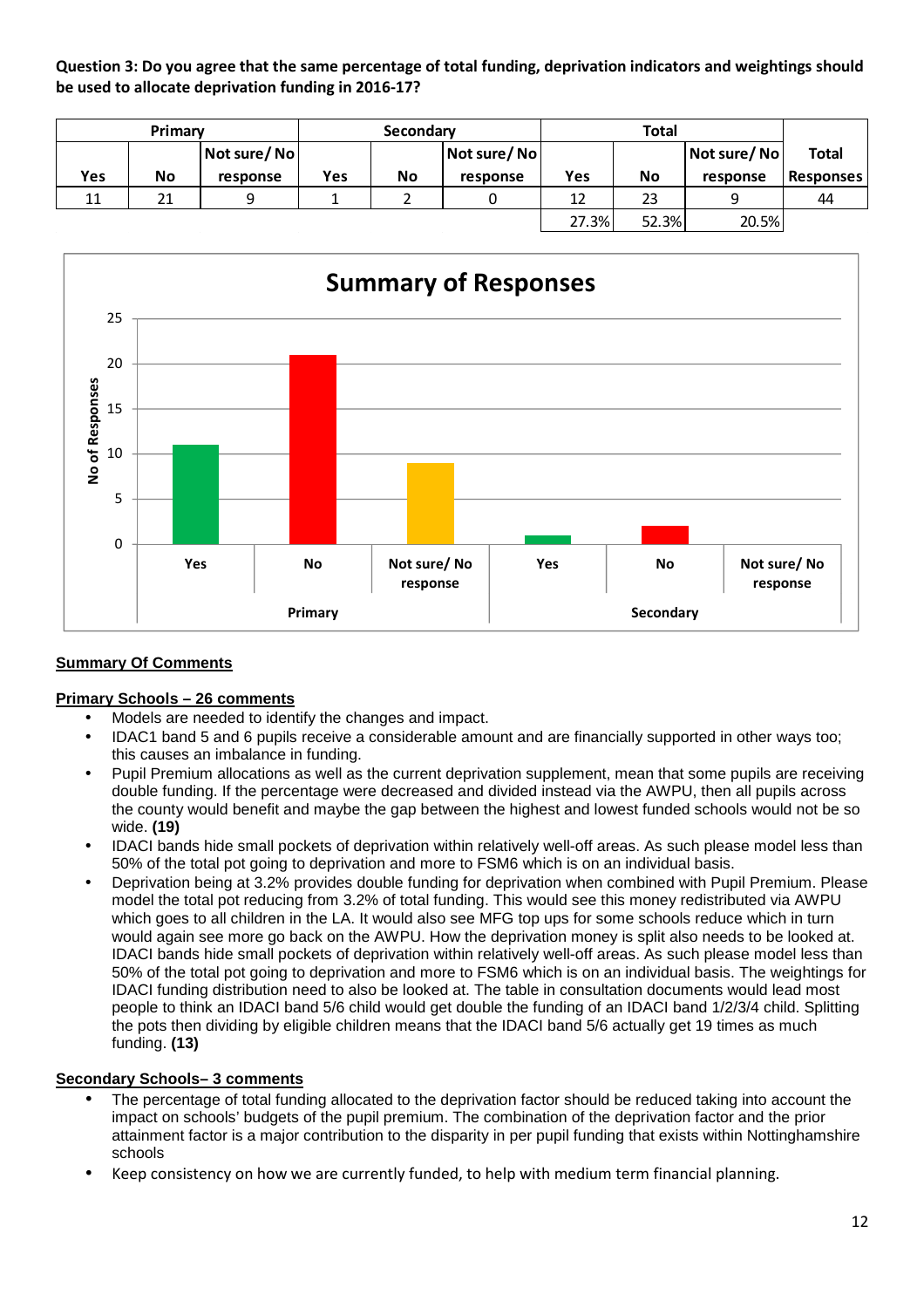**Question 4: Do you agree with retaining the Prior Attainment factor in the Nottinghamshire formula for 2016-17?**

| Primary |    |             | Secondary |    |             | <b>Total</b> |      |             |                  |
|---------|----|-------------|-----------|----|-------------|--------------|------|-------------|------------------|
|         |    | Not sure/No |           |    | Not sure/No |              |      | Not sure/No | <b>Total</b>     |
| Yes     | No | response    | Yes       | No | response    | Yes          | No   | response    | <b>Responses</b> |
| 36      |    |             |           | ▃  |             | 37           |      |             | 44               |
|         |    |             |           |    |             | 84.1%        | 6.8% | 9.1%        |                  |



# **Summary Of Comments**

#### **Primary Schools – 15 comments**

- This seems fair to all schools. **(12)**
- The pot should be used to calculate extra payments to schools with a high number of HLN pupils as it was last year. **(2)**
- This pot should not be used to calculate extra payments to schools with a high number of HLN pupils as it was last year. This negates the title of the pot because it was clear that the expectation was for us to use this pot to pay the first £6,000 for HLN pupils. This them makes it the opposite – high cost, low incident. The effect of having a high number of pupils with HLN means that there is actually no money left for low cost high incidents. This needs looking at as a matter of urgency because schools who find themselves with several pupils with HLN are being unfairly and seriously financially penalised.

#### **Secondary Schools – 3 comments**

- Removing this factor would, I am sure, reduce the disparity in funding that exists within Nottinghamshire schools. There is no compulsion to use this factor and secondary schools continue to receive Year 7 catch up funding to help them address low prior attainment. This, in effect means, that secondary schools are being double funded for low prior attainment. I also wonder if the use of KS1 and KS2 SAT scores is a consistently fair indicator of prior attainment.
- There are concerns centring on the accuracy and validity of assessments which are teacher based in the primary sector. In addition prior attainment in secondary schools is addressed through the Catch-up premium.
- Keep consistency on how we are currently funded, to help with medium term financial planning.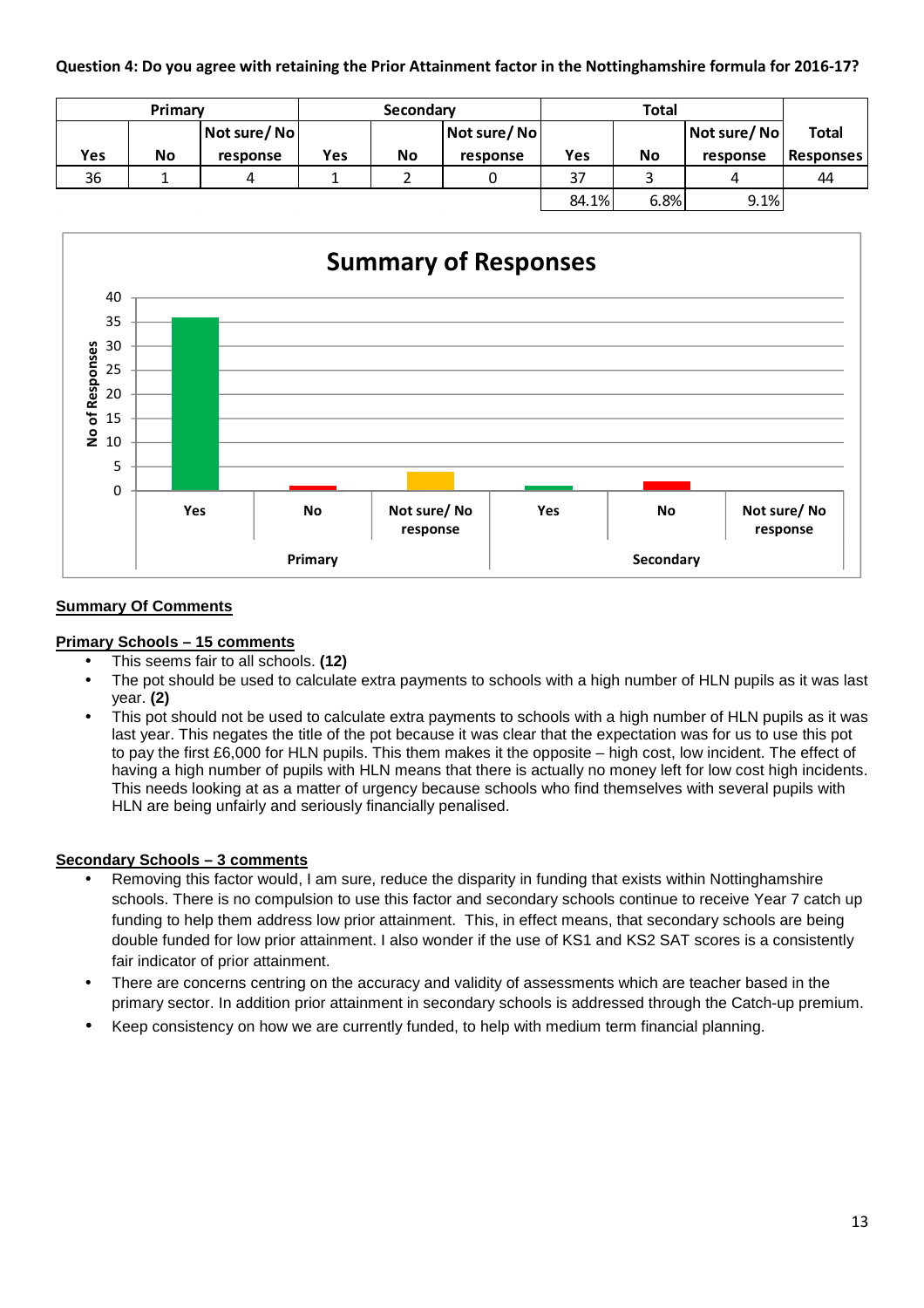**Question 5: If the factor continues to be included, do you agree to retaining the current proportion of funding, & method for distributing that funding?** 

|     | Primary |             |     | Secondary |             |       | <b>Total</b> |             |                  |
|-----|---------|-------------|-----|-----------|-------------|-------|--------------|-------------|------------------|
|     |         | Not sure/No |     |           | Not sure/No |       |              | Not sure/No | <b>Total</b>     |
| Yes | No      | response    | Yes | No        | response    | Yes   | No           | response    | <b>Responses</b> |
| 16  |         | 25          |     |           |             | 17    |              | 25          | 44               |
|     |         |             |     |           |             | 38.6% | 4.5%         | 56.8%       |                  |



# **Summary Of Comments**

#### **Primary Schools – 17 comments**

• Modelling is needed to understand this impact. **(16**)

#### **Secondary Schools – 3 comments**

- Removing this factor would reduce the disparity in funding between schools.
- There are concerns centring on the methodology of identifying these pupils in the primary sector.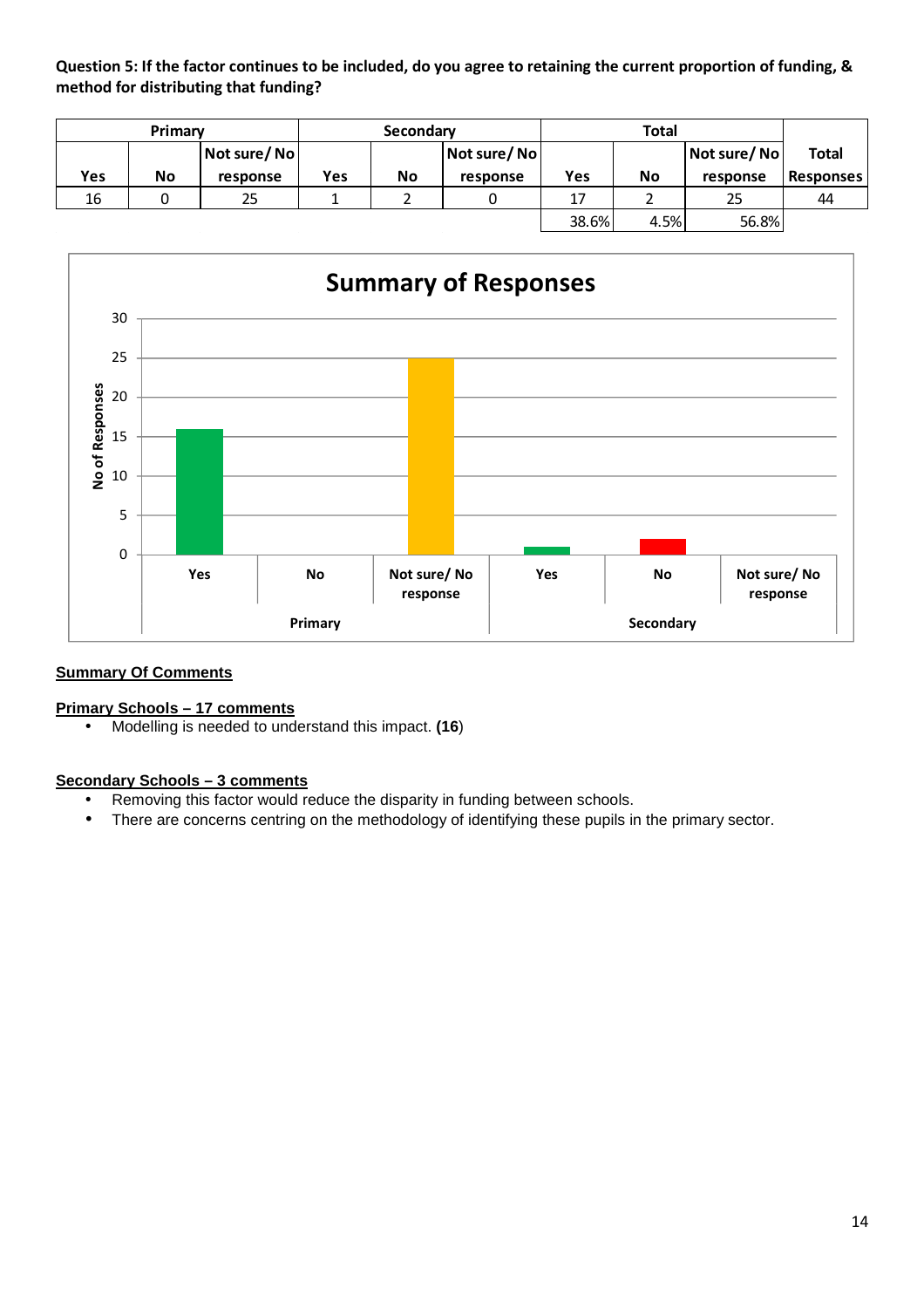**Question 6: Do you agree with retaining the Looked After Children factor in the Nottinghamshire formula for 2016-17?** 

|     | Primary |             |     | <b>Total</b><br>Secondary |             |       |      |             |                  |
|-----|---------|-------------|-----|---------------------------|-------------|-------|------|-------------|------------------|
|     |         | Not sure/No |     |                           | Not sure/No |       |      | Not sure/No | Total            |
| Yes | No      | response    | Yes | No                        | response    | Yes   | No   | response    | <b>Responses</b> |
| 40  |         |             |     |                           |             | 42    |      |             | 44               |
|     |         |             |     |                           |             | 95.5% | 2.3% | 2.3%        |                  |



# **Summary Of Comments**

#### **Primary Schools – 1 Comment**

• A child placed with a family member would not attract this funding. This seems unfair and should be reviewed.

#### **Secondary Schools – 2 Comments**

- Looked After Children already attract significant pupil premium monies. Once again this is double funding and should be removed.
- Keep consistency on how we are currently funded, to help with medium term financial planning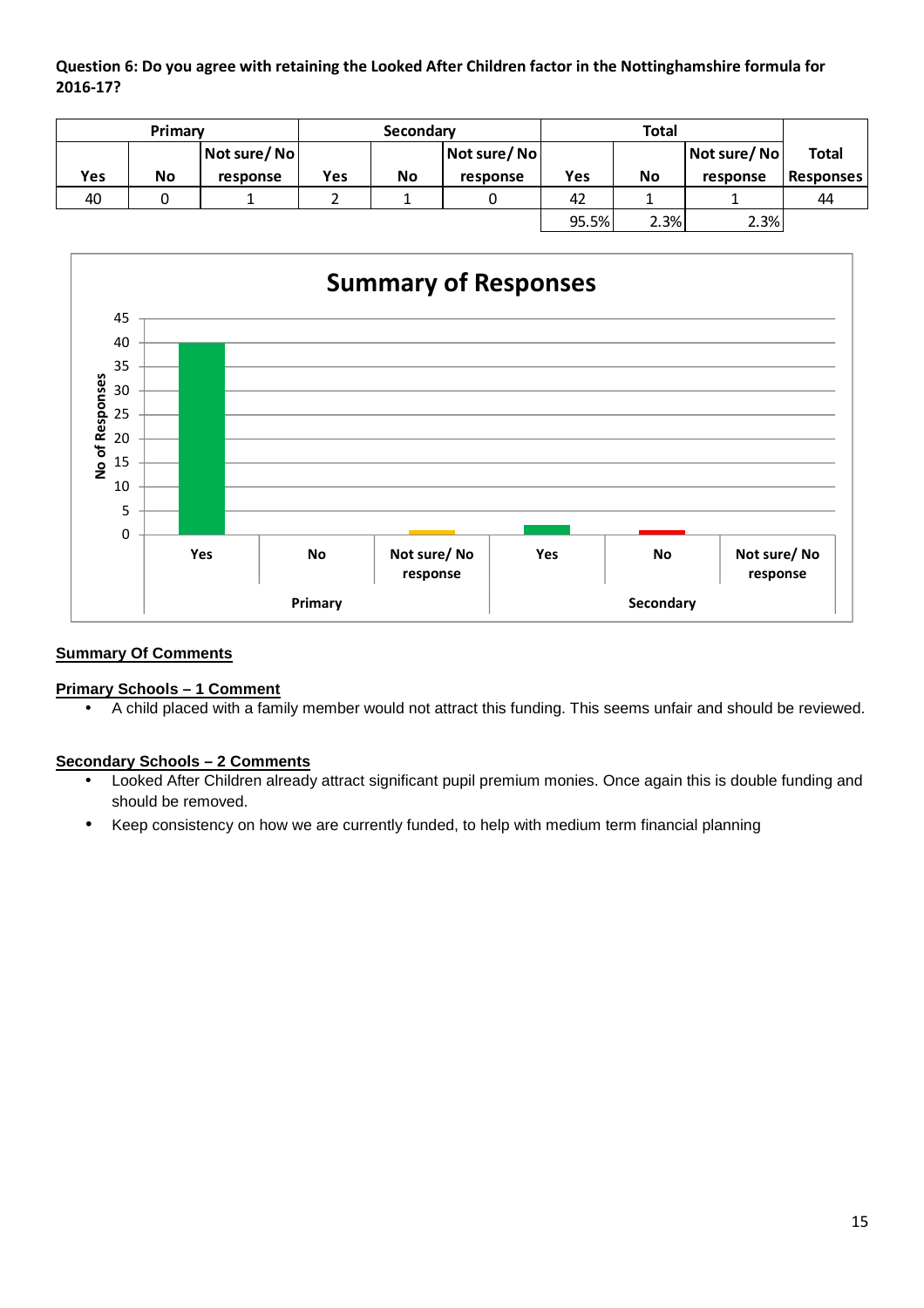**Question 7: If the factor continues to be included, do you agree that a fixed unit value of £3,000 should continue to be used to allocate this funding in 2016-17?** 

|     | Primary |              |     | Secondary |                      |       | <b>Total</b> |             |                  |
|-----|---------|--------------|-----|-----------|----------------------|-------|--------------|-------------|------------------|
|     |         | Not sure/ No |     |           | <b>Not sure/Noll</b> |       |              | Not sure/No | Total            |
| Yes | No      | response     | Yes | <b>No</b> | response             | Yes   | <b>No</b>    | response    | <b>Responses</b> |
| 37  |         |              |     |           |                      | 38    |              |             | 44               |
|     |         |              |     |           |                      | 86.4% | 11.4%        | 2.3%        |                  |



## **Summary Of Comments**

#### **Primary Schools – 4 Comments**

- As with FSM, each child requires varying levels of support. Having a single fixed unit value is a logical method of ensuring support is available, a flexible approach would be too complicated to monitor!
- The amount should be reduced to match Pupil Premium, £1,900.
- Minimum funding levels introduced by the Department for Education uses a rate of £1,004. Whilst local authorities are presently under no obligation to use these rates to devolve funding to schools, £3,000 is significantly more than this. Given that a national funding formula is likely; there is a chance that these minimum funding levels may become more important.
- This is area where pupils are double funded (Pupil Premium Plus) and while I recognise these pupils do require more support, I think the amount should be reduced.

#### **Secondary Schools– 3 Comments**

- This Factor should be removed to reduce the disparity in funding between schools.
- Keep consistency on how we are currently funded, to help with medium term financial planning.
- All Factors i.e. deprivation, mobility, EAL should be proportionately adjusted not just the AWPU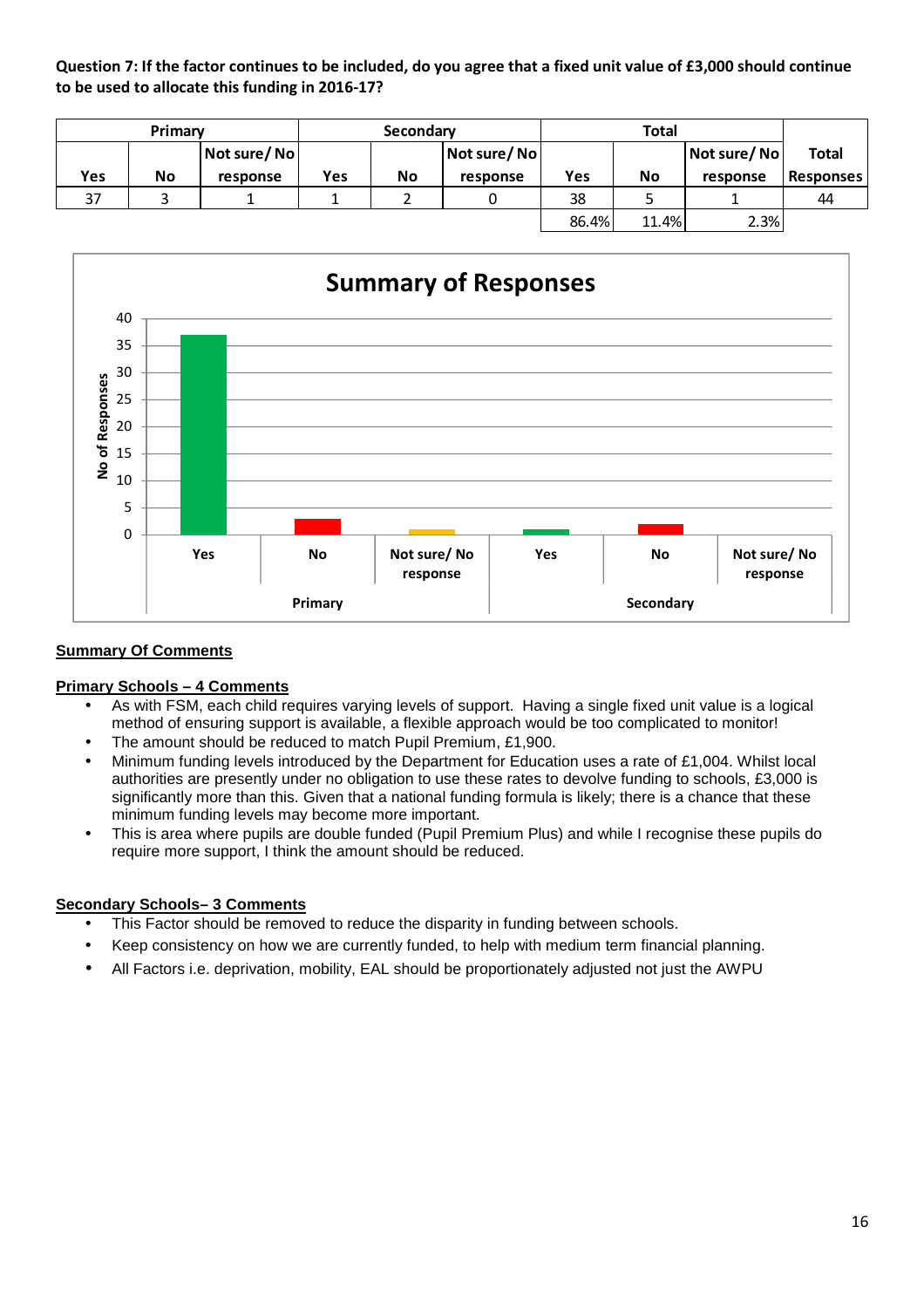## **Question 8: Do you agree with retaining the EAL factor in the Nottinghamshire formula for 2016-17?**

|     | Primary |             |     | <b>Total</b><br>Secondary |             |       |           |             |                  |
|-----|---------|-------------|-----|---------------------------|-------------|-------|-----------|-------------|------------------|
|     |         | Not sure/No |     |                           | Not sure/No |       |           | Not sure/No | <b>Total</b>     |
| Yes | No      | response    | Yes | <b>No</b>                 | response    | Yes   | <b>No</b> | response    | <b>Responses</b> |
| 37  |         |             |     |                           |             | 40    |           |             | 44               |
|     |         |             |     |                           |             | 90.9% | 2.3%      | 6.8%        |                  |



## **Summary Of Comments**

#### **Primary Schools – 3 Comments**

- Children with EAL may require intensive intervention to begin with and then this trails off. This ought to be weighted on a needs basis as children learn a new language quicker the younger they are.
- Removing this factor could impact greatly on the schools who receive funds from it.

#### **Secondary Schools – 2 Comments**

- As there are no other funding streams for EAL students there is the necessity for schools with higher proportions of EAL to receive additional funding. This differs from the deprivation factor and LAC factor as schools already receive additional funding in the form of the pupil premium.
- Keep consistency on how we are currently funded, to help with medium term financial planning.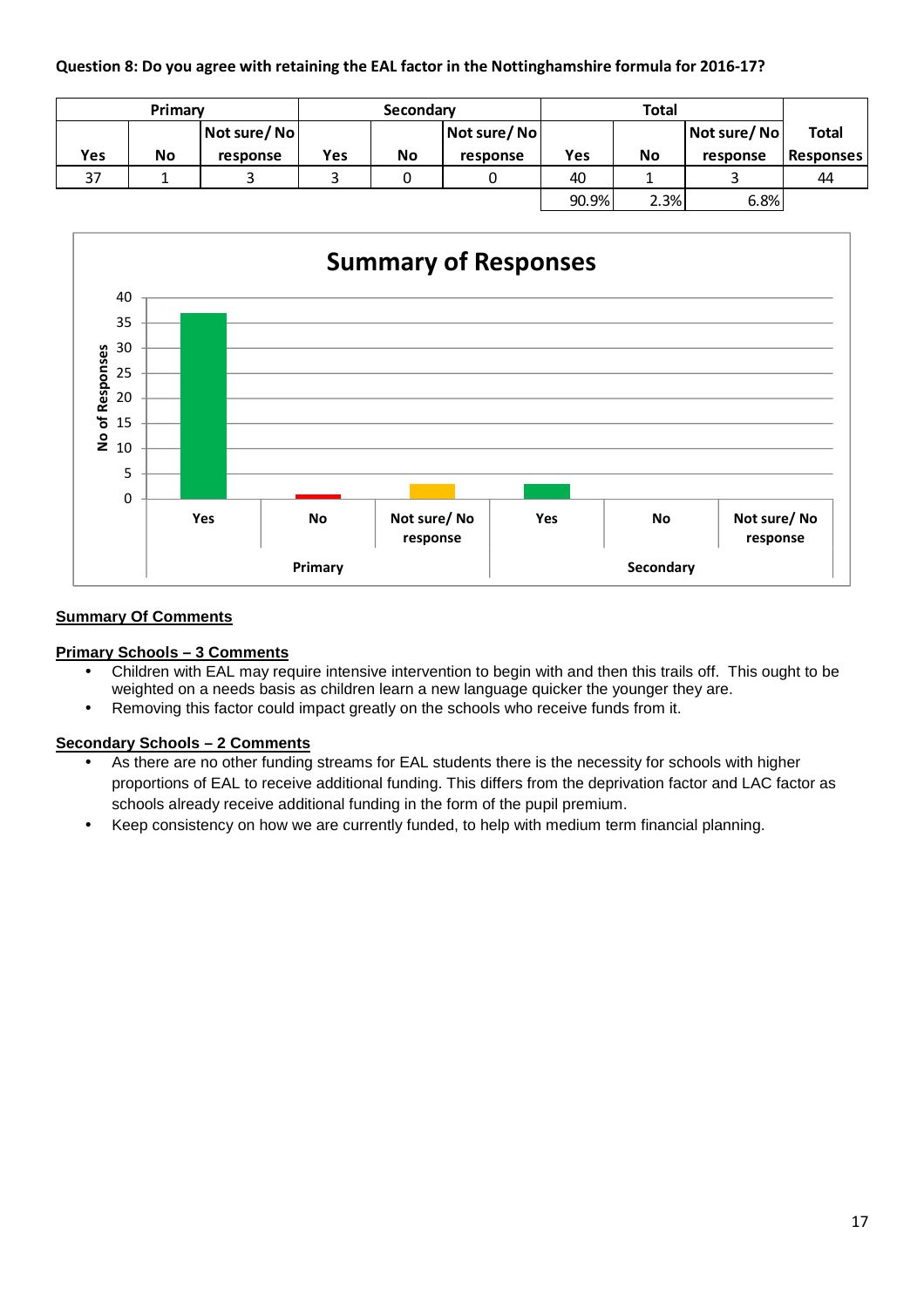**Question 9: If the factor is retained, do you agree that the same percentage of total funding should be allocated through the EAL factor with a single unit value in 2016-17?** 

|     | Primary |              |     | Secondary |                      |       | Total     |             |                  |
|-----|---------|--------------|-----|-----------|----------------------|-------|-----------|-------------|------------------|
|     |         | Not sure/ No |     |           | <b>Not sure/Noll</b> |       |           | Not sure/No | <b>Total</b>     |
| Yes | No      | response     | Yes | No        | response             | Yes   | <b>No</b> | response    | <b>Responses</b> |
| 19  |         | 20           |     |           |                      | 21    |           | 20          | 44               |
|     |         |              |     |           |                      | 47.7% | 6.8%      | 45.5%       |                  |



## **Summary Of Comments**

#### **Primary Schools -20 Comments**

- Children with EAL may require intensive intervention to begin with and then this trails off. This ought to be weighted on a needs basis as children learn a new language quicker the younger they are.
- Keeping a single unit may not support schools with growing EAL numbers in providing the best provision.
- Schools were unable to answer without some modelling of different options/figures. **(15)**
- These pupils are not funded by any-other stream. **(10)**
- Schools with EAL may benefit from increasing the percentage or from having any monies taken from the deprivation factor. **(13)**

#### **Secondary Schools – 2 Comments**

- Keep consistency on how we are currently funded, to help with medium term financial planning.
- All Factors i.e. deprivation, mobility, EAL should be proportionately adjusted not just the AWPU.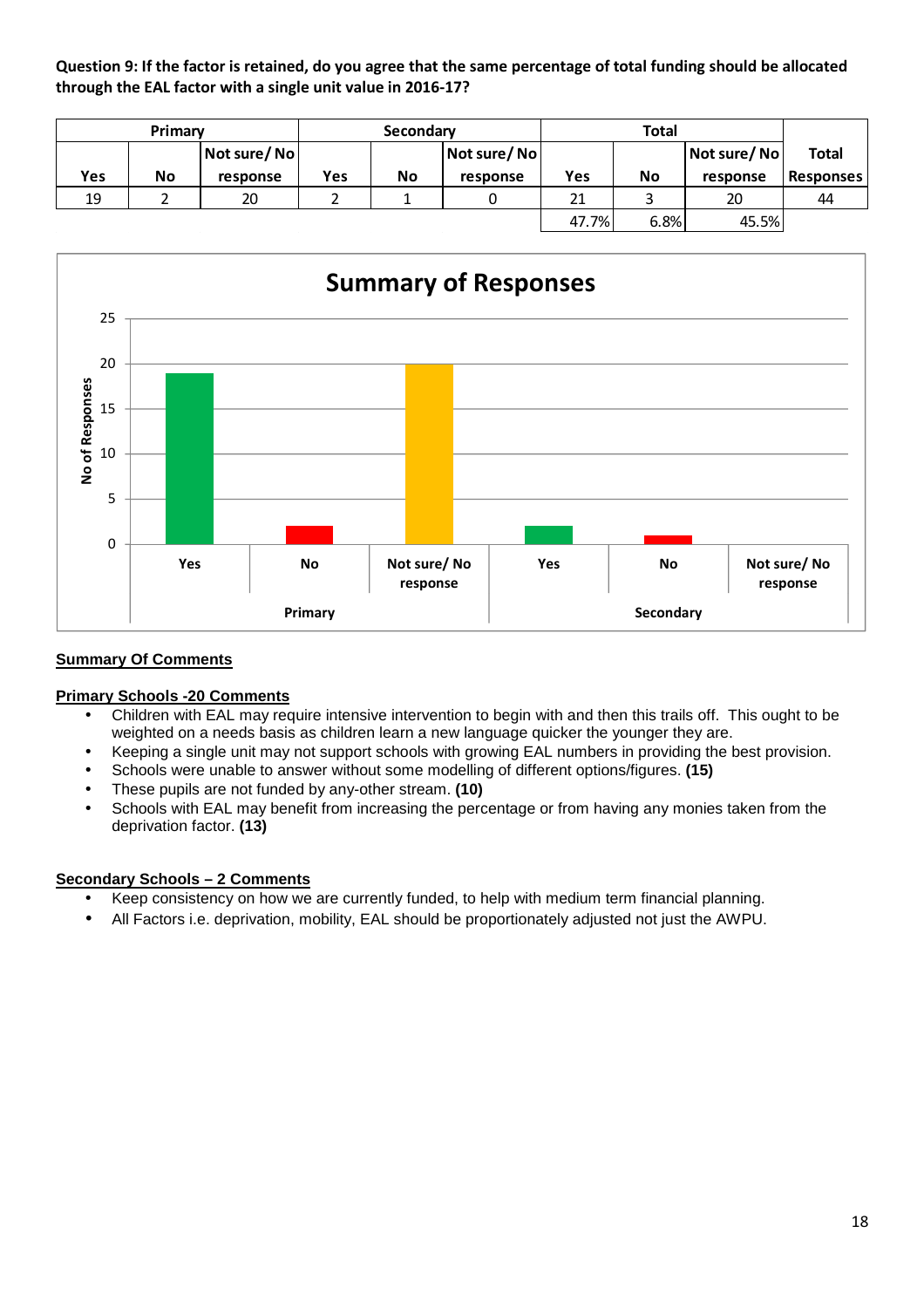**Question 10: Do you agree with retaining the Pupil Mobility factor in the Nottinghamshire formula for 2016-17?**

|     | Primary |             |     | Secondary |             |       | <b>Total</b> |              |                  |
|-----|---------|-------------|-----|-----------|-------------|-------|--------------|--------------|------------------|
|     |         | Not sure/No |     |           | Not sure/No |       |              | Not sure/ No | <b>Total</b>     |
| Yes | No      | response    | Yes | No        | response    | Yes   | No           | response     | <b>Responses</b> |
| 39  |         |             |     |           |             | 42    |              |              | 44               |
|     |         |             |     |           |             | 95.5% | 2.3%         | 2.3%         |                  |



# **Summary Of Comments**

### **Primary Schools – 2 Comments**

- This factor is too immaterial to make a fundamental difference to schools
- This funding is very necessary to those receiving it

**Secondary Schools – 0 Comments**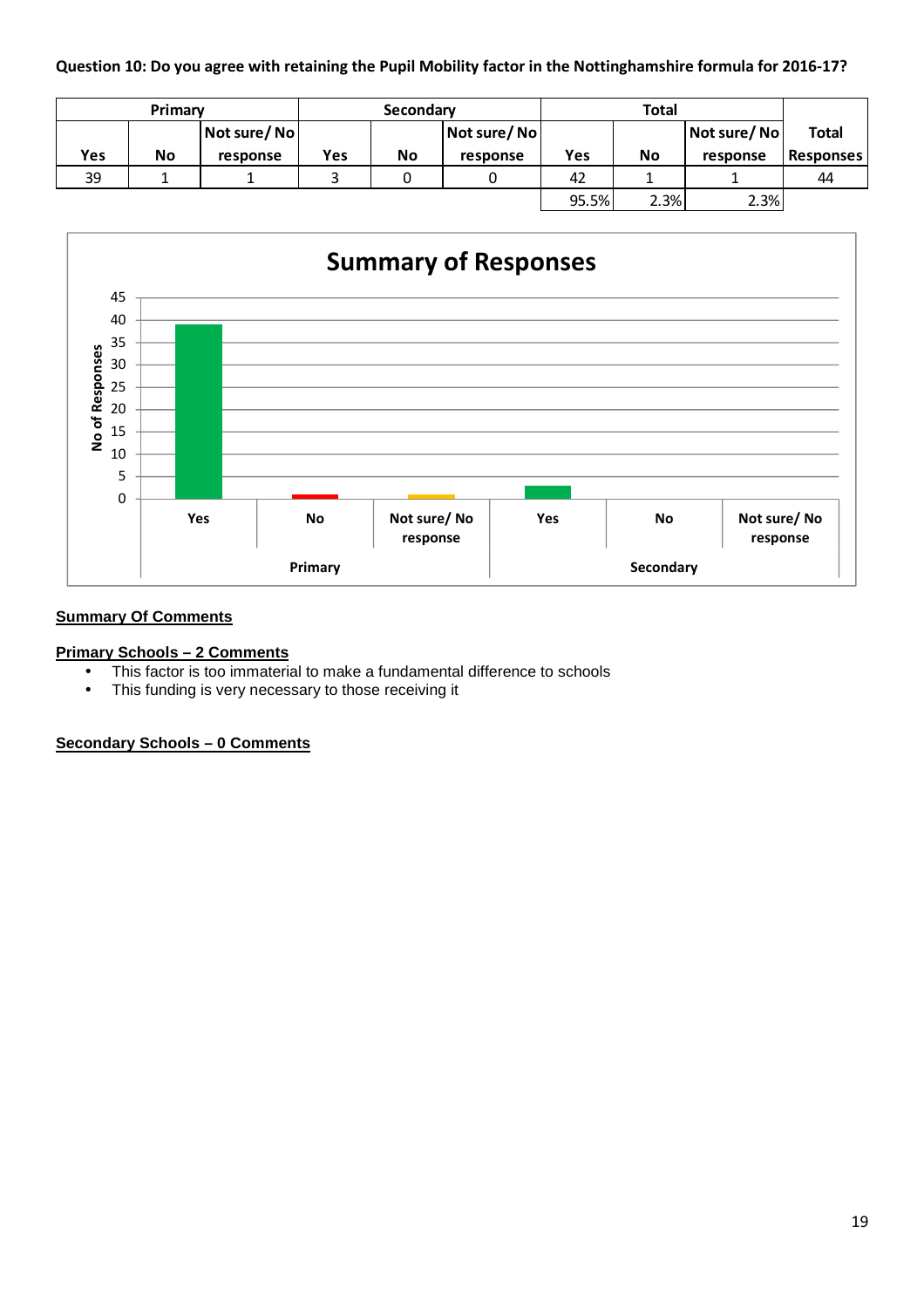**Question 11: Do you agree that the same percentage of total funding should be allocated through the Pupil Mobility factor in 2016-17, with a single unit value?** 

|     | Primary |             |     | Secondary |             |       | <b>Total</b> |             |                  |  |
|-----|---------|-------------|-----|-----------|-------------|-------|--------------|-------------|------------------|--|
|     |         | Not sure/No |     |           | Not sure/No |       |              | Not sure/No | <b>Total</b>     |  |
| Yes | No      | response    | Yes | <b>No</b> | response    | Yes   | <b>No</b>    | response    | <b>Responses</b> |  |
| 35  |         | 4           |     |           |             | 37    |              | 4           | 44               |  |
|     |         |             |     |           |             | 84.1% | 6.8%         | 9.1%        |                  |  |



# **Summary Of Comments**

# **Primary Schools – 2 Comments**

- An increase in funding is necessary to cover the high costs incurred.
- The £174,195 referred to in the consultation is such a small amount of funding that, in our view, it would not make a material difference to school budgets. Also, which schools currently attract this funding and what is their overall school budget position. If the schools hold surplus balances year on year then, it would suggest that this funding is not being utilised effectively and could be used elsewhere in the formula.

#### **Secondary Schools – 1 Comment**

• All Factors i.e. deprivation, mobility, EAL should be proportionately adjusted not just the AWPU.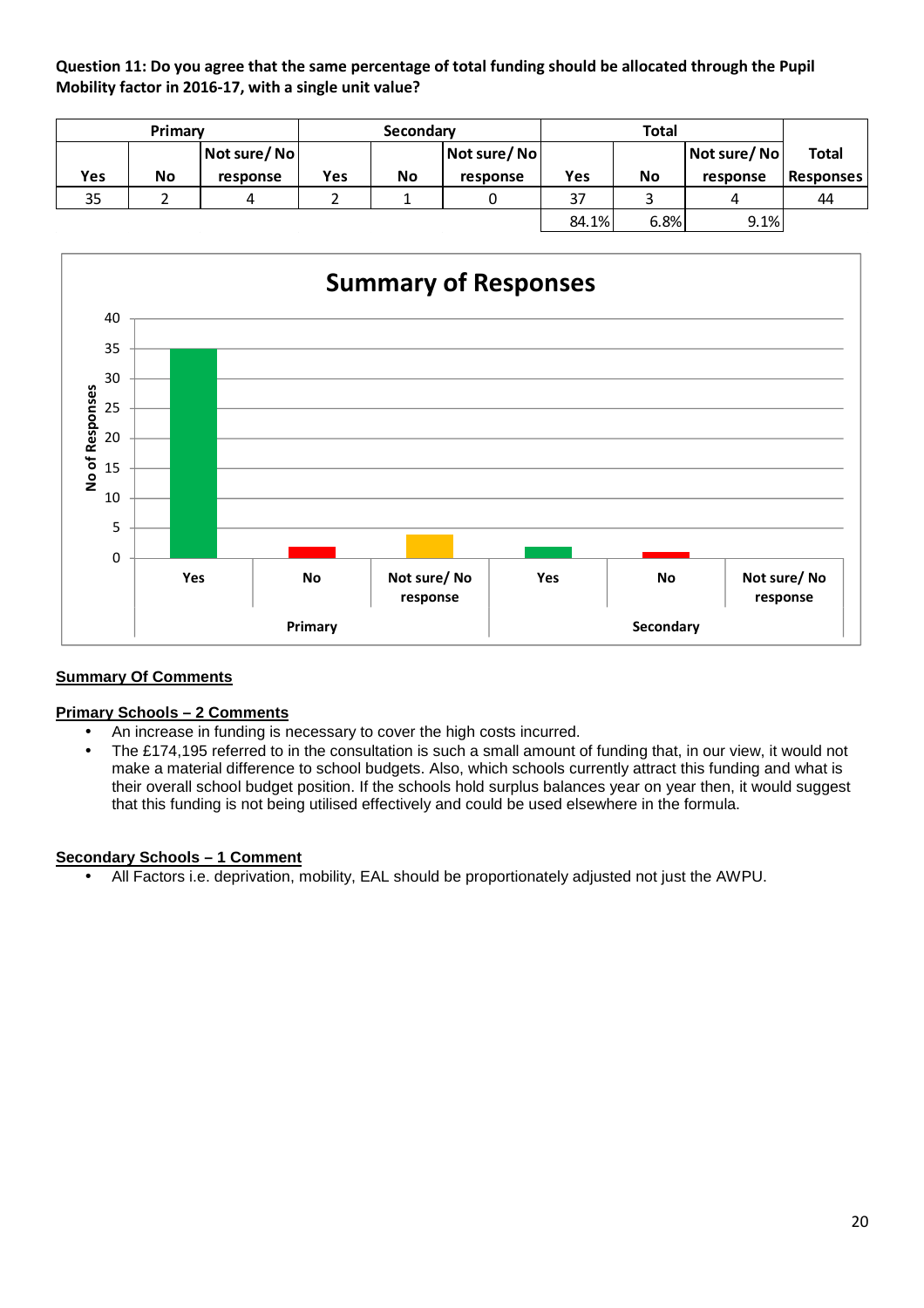## **Question 12: Do you agree with the proposal not to adopt a Sparsity factor for 2016-17?**

|     | Primary |             |     | Secondary |             |       | <b>Total</b> |             |                  |
|-----|---------|-------------|-----|-----------|-------------|-------|--------------|-------------|------------------|
|     |         | Not sure/No |     |           | Not sure/No |       |              | Not sure/No | <b>Total</b>     |
| Yes | No      | response    | Yes | No        | response    | Yes   | <b>No</b>    | response    | <b>Responses</b> |
| 30  |         | b           |     |           |             | 33    |              |             | 44               |
|     |         |             |     |           |             | 75.0% | 11.4%        | 13.6%       |                  |



## **Summary Of Comments**

#### **Primary Schools – 11 Comments**

- Nicky Morgan recognises 'the vital role that many small schools play in the communities they serve, which is why we have given local authorities the ability to allocate money through lump sum and sparsity factors'.
- The sparsity factor would divert funding from other small schools as well as larger schools. The heart of this matter must be equal access to opportunities throughout the county; there is an injustice where children cannot utilise state of the art resources available to large schools – simply because they attend a school where the LA continues to exert financial pressure.
- Please provide a list of schools which would benefit from this factor to enable an informed decision. **(4)**
- Small rural schools rely on additional funding to cover fixed costs, particularly in a time when additional services and basic school provisions are becoming more expensive. This additional support ensures that they can provide for the children and our local community **(3)**
- It would be preferable to add the money to the AWPU **(6)**

# **Secondary Schools – 1 Comment**

• Keep consistency on how we are currently funded, to help with medium term financial planning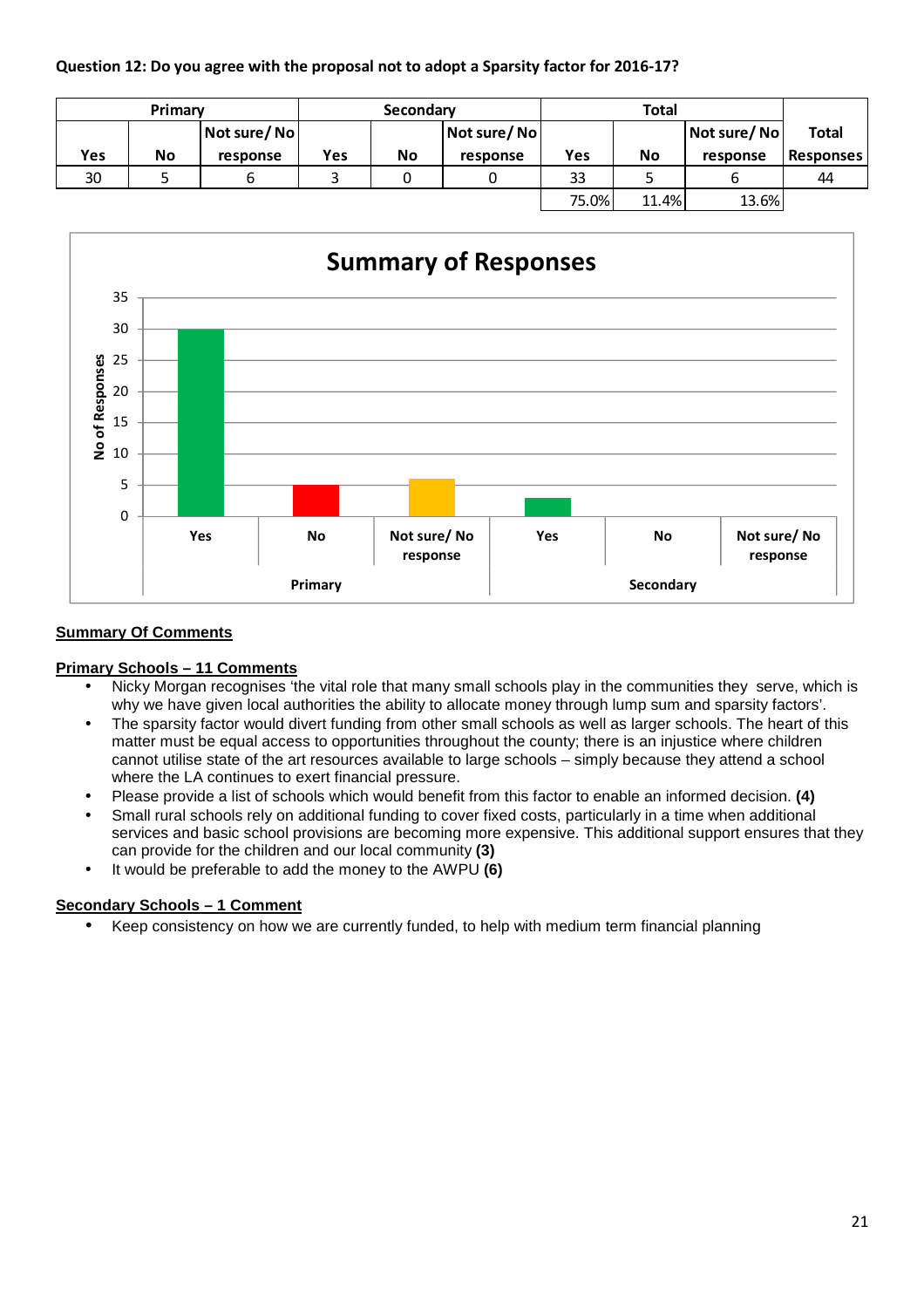**Question 13: (to be answered by Primary & Secondary) Do you agree with retaining the lump sum factor in the Nottinghamshire formula for 2016-17? Of** 

| Primary |    |             |     | Secondary |             | <b>Total</b> |           |             |                  |
|---------|----|-------------|-----|-----------|-------------|--------------|-----------|-------------|------------------|
|         |    | Not sure/No |     |           | Not sure/No |              |           | Not sure/No | <b>Total</b>     |
| Yes     | No | response    | Yes | No        | response    | Yes          | <b>No</b> | response    | <b>Responses</b> |
| 33      |    |             |     |           |             | 34           |           |             | 44               |
|         |    |             |     |           |             | 77.3%        | 2.3%      | 20.5%       |                  |



## **Summary Of Comments**

# **Primary Schools – 1 Comment**

• It is crucial to support all school's budgets as a basic, not related to size.

#### **Secondary Schools – 2 Comments**

- Academies were not aware that there had been any modelling of the impact of removing the lump sum.
- All the lump sum factor does is keep open unviable schools.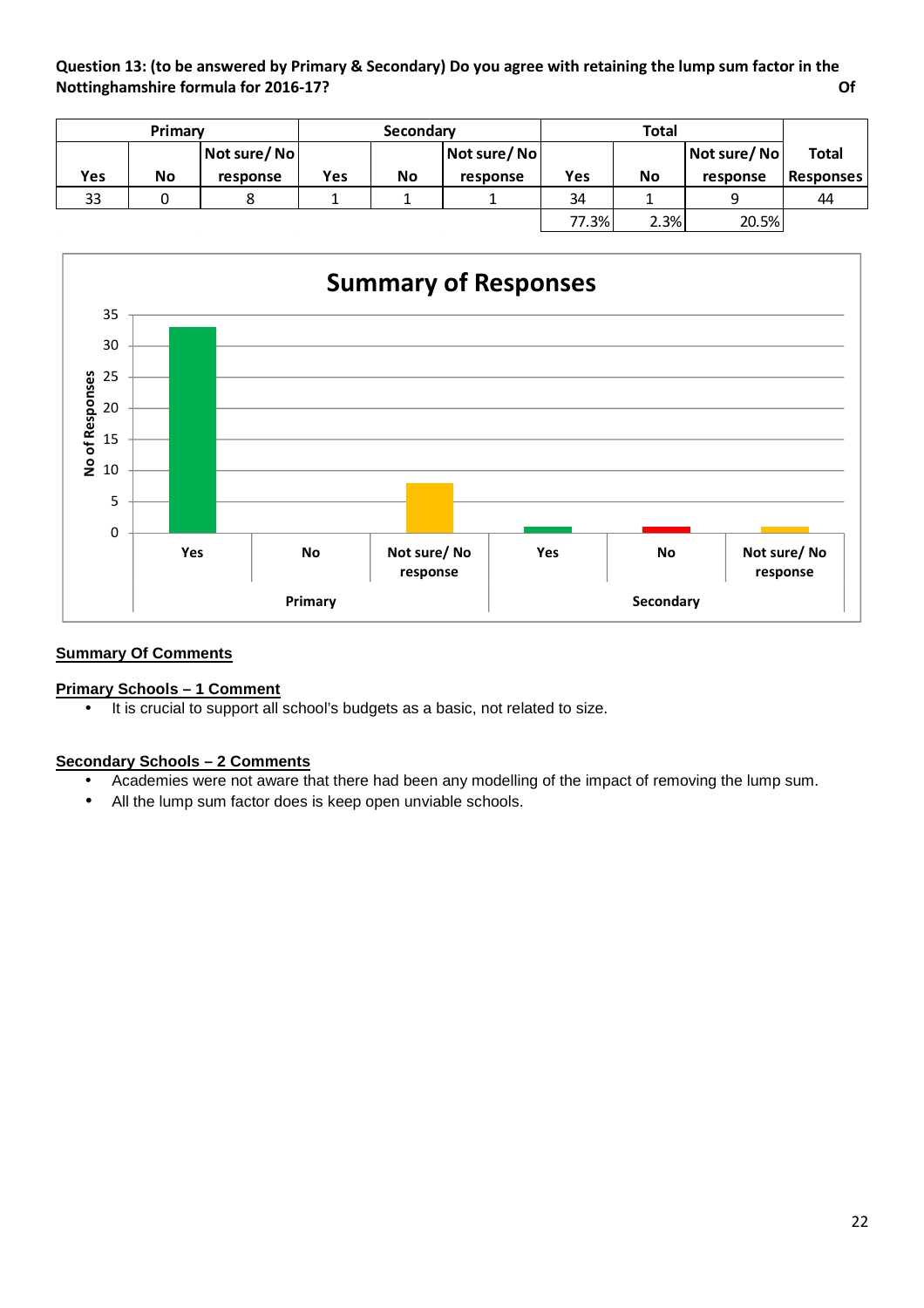**Question 14: (to be answered by Primary only) Do you agree with the proposal to increase the lump sum for the primary phase?** 

| Primary |       |          |              |  |  |  |  |  |  |  |
|---------|-------|----------|--------------|--|--|--|--|--|--|--|
|         |       |          |              |  |  |  |  |  |  |  |
| Yes     | No    | response | <b>Total</b> |  |  |  |  |  |  |  |
| 22      | 10    |          | 41           |  |  |  |  |  |  |  |
| 53.7%   | 24.4% | 22.0%    |              |  |  |  |  |  |  |  |



## **Summary Of Comments**

#### **Primary Schools – 12 Comments**

- The intended impact of supporting small school budgets doesn't seem to help out all small schools; in fact some are worse off.
- Without this the majority of small schools would not be able to operate effectively. As many of these are in rural areas this would have huge implications on moving primary aged children across the county if small schools were forced to close **(3)**
- Governors noted that the lump sum in Nottinghamshire was well below the national average.
- Secondary schools already receive far more generous funding than primary.
- Small schools face recruitment difficulties and in order to attract the very best candidates at all levels, the cost of staff should be reflected in a more appropriate primary lump sum. **(3)**
- By decreasing the AWPU many schools would be worse off
- This should be based on a national recommendation or independent guidance should be considered. Clearly schools will opt for what suits them rather than what is fair!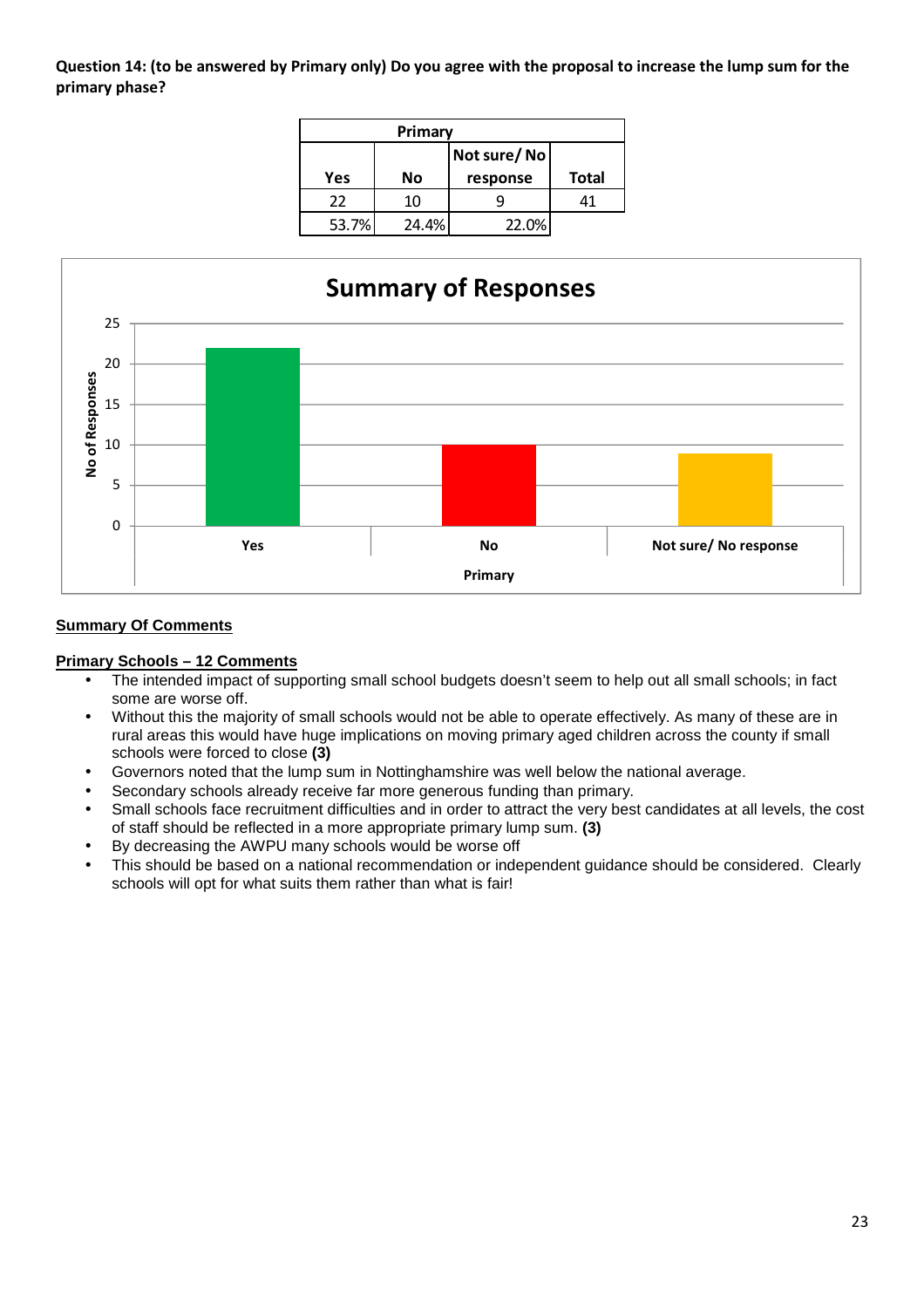**Question 15: (to be answered by Primary only) if you answered yes to question 14 what value do you think the primary lump sum should be set at? Of** 

|      | Primary           |          |              |
|------|-------------------|----------|--------------|
|      |                   |          |              |
|      | £110,000 £120,000 | response | <b>Total</b> |
|      | 22                | 17       |              |
| 4.9% | 53.7%             | 41.5%    |              |



## **Summary Of Comments**

#### **Primary Schools – 14 comments**

- This is still significantly lower than the upper limit of £175 000 and lower than our statistical neighbours. It is overdue an increase as remained at £100 000 last year, despite increasing costs. This cannot be purely decided upon by votes for/against, but the issues of small school survival/community survival need to be considered. **(2)**
- Setting the primary lump sum at £120,000 would give a fairer funding balance. **(6)**
- The rates should be consistent with how the funding allocated by the DfE £115,000 for primaries.
- Ultimately whatever is suggested there will be cuts to some small schools' budgets and schools such will become unsustainable in future years.
- Increasing the lump sum penalises larger primary schools in favour of small schools.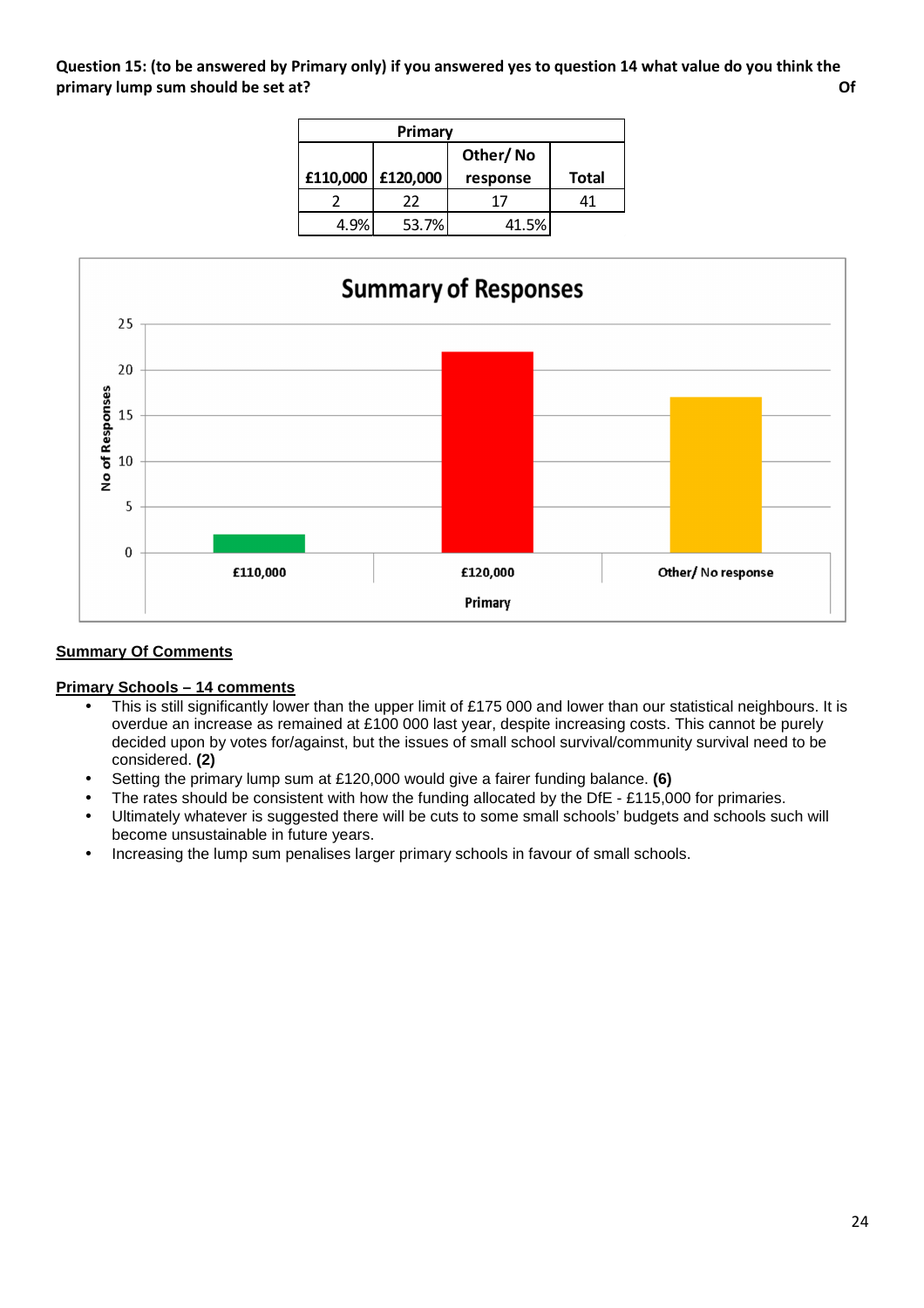**Question 16: (to be answered by Secondary only) Do you agree with the proposal to keep the lump sum value at £100,000 in 2016/17 for the secondary phase?** 

|             | Secondary |          |              |  |  |  |  |  |  |  |  |
|-------------|-----------|----------|--------------|--|--|--|--|--|--|--|--|
| Not sure/No |           |          |              |  |  |  |  |  |  |  |  |
| Yes         | No        | response | <b>Total</b> |  |  |  |  |  |  |  |  |
|             |           |          |              |  |  |  |  |  |  |  |  |
| 33.3%       | 33.3%     | 33.3%    |              |  |  |  |  |  |  |  |  |



# **Summary Of Comments**

**Secondary Schools – 2 comments** 

- Keep consistency on how we are currently funded, to help with medium term financial planning
- Academies were unaware there had been any modelling of the impact of the removal of the lump sum.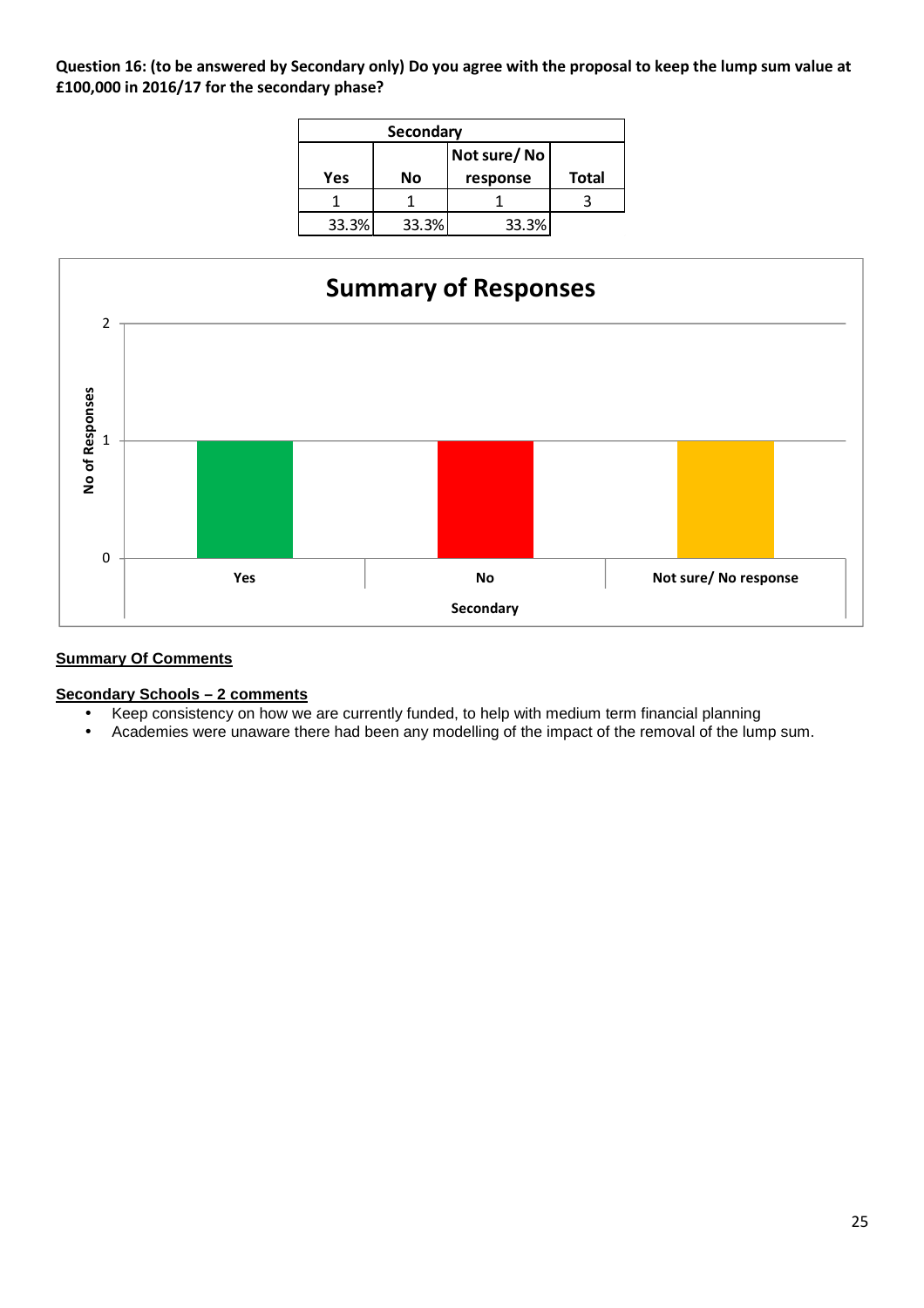**Question 17: Do you agree that Nottinghamshire should not apply for an exceptional factor in order to pay a further allowance to amalgamating schools in the second year after amalgamation?** 

|     | Primary |             |     | Secondary |             |       |      |             |                  |
|-----|---------|-------------|-----|-----------|-------------|-------|------|-------------|------------------|
|     |         | Not sure/No |     |           | Not sure/No |       |      | Not sure/No | <b>Total</b>     |
| Yes | No      | response    | Yes | No        | response    | Yes   | No   | response    | <b>Responses</b> |
| 32  |         |             |     |           |             | 35    |      |             | 44               |
|     |         |             |     |           |             | 79.5% | 4.5% | 15.9%       |                  |



#### **Summary Of Comments**

#### **Primary Schools – 0 comments**

#### **Secondary Schools – 1 comment**

• Keep consistency on how we are currently funded, to help with medium term financial planning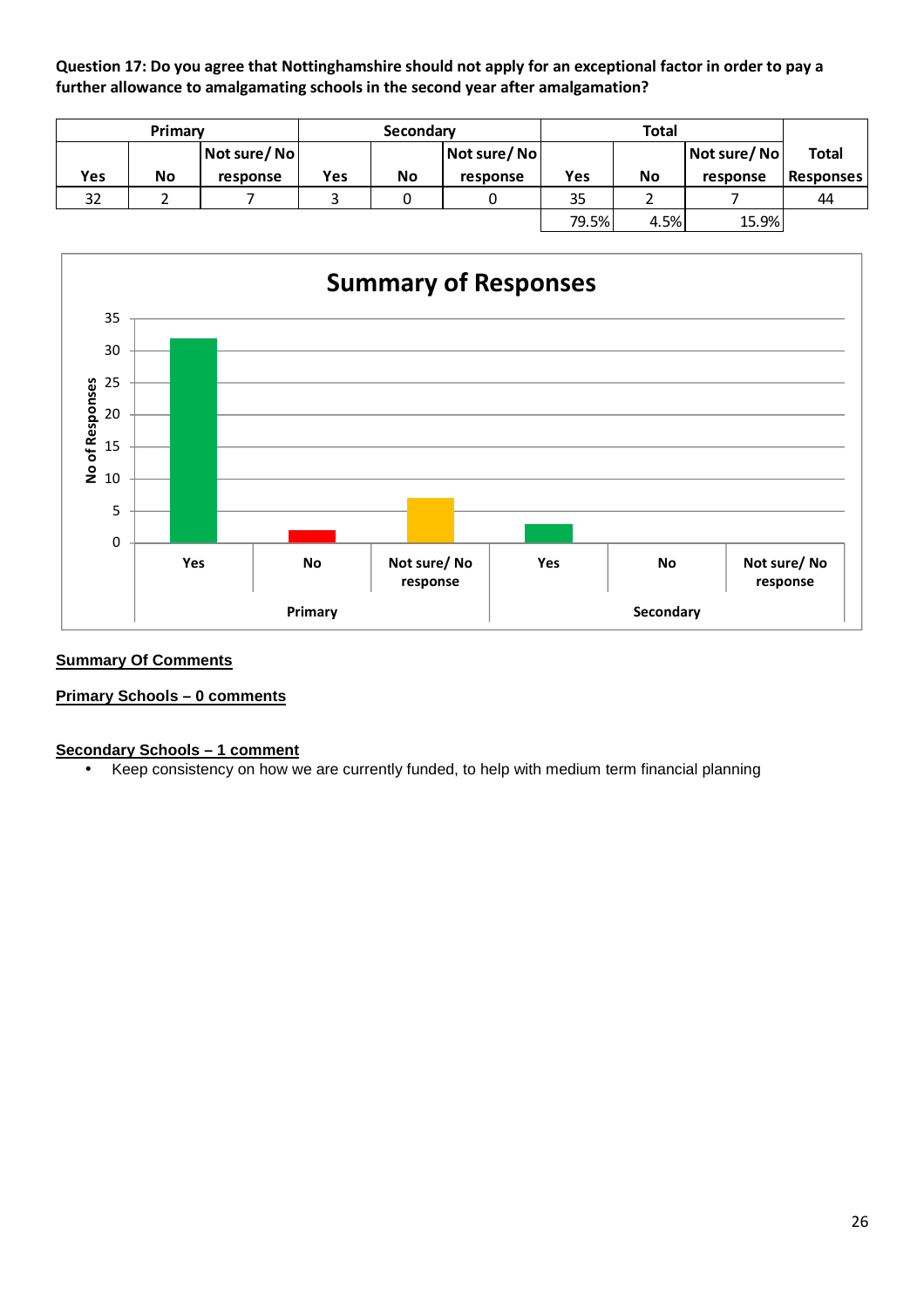## **Question 18: Do you agree with retaining the Split Site factor in the Nottinghamshire formula for 2016-17?**

|     | Primary |             |     | Secondary   |          |       |           |             |                  |
|-----|---------|-------------|-----|-------------|----------|-------|-----------|-------------|------------------|
|     |         | Not sure/No |     | Not sure/No |          |       |           | Not sure/No | <b>Total</b>     |
| Yes | No      | response    | Yes | No          | response | Yes   | <b>No</b> | response    | <b>Responses</b> |
| 36  |         |             |     |             |          | 39    |           |             | 44               |
|     |         |             |     |             |          | 88.6% | 6.8%      | 4.5%        |                  |



## **Summary Of Comments**

#### **Primary Schools – 3 comments**

- Operating costs for a school can be significant so it is fair that if schools are having to utilise different premises that funding is adjusted accordingly.
- The split-site factor is a very small amount and does not cover the cost of the additional caretaking & cleaning of two buildings **(2)**

#### **Secondary Schools – 1 comment**

• Keep consistency on how we are currently funded, to help with medium term financial planning.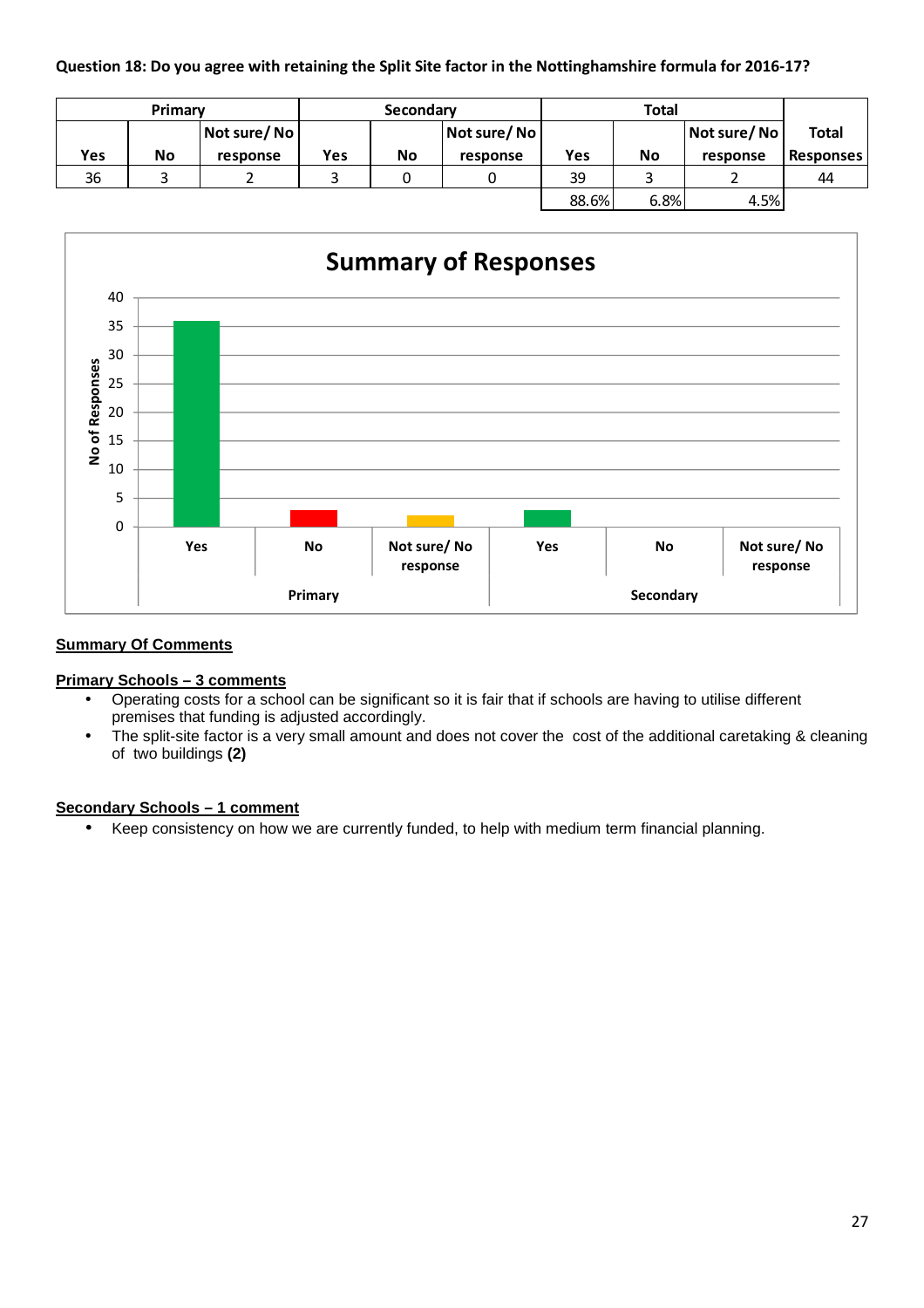## **Question 19: Do you agree to continue with the current methodology and funding for split site schools?**

|            | Primary |             |     | Secondary |             |       |           |             |                  |
|------------|---------|-------------|-----|-----------|-------------|-------|-----------|-------------|------------------|
|            |         | Not sure/No |     |           | Not sure/No |       |           | Not sure/No | <b>Total</b>     |
| <b>Yes</b> | No      | response    | Yes | No        | response    | Yes   | <b>No</b> | response    | <b>Responses</b> |
| 16         |         | 22          |     |           |             | 18    | 4         | 22          | 44               |
|            |         |             |     |           |             | 40.9% | 9.1%      | 50.0%       |                  |



## **Summary Of Comments**

## **Primary Schools – 16 comments**

- The amount allocated needs to reflect the actual cost of running a split site.**(15)**
- Distance between sites needs to be a factor

#### **Secondary Schools – 2 comments**

- Keep consistency on how we are currently funded, to help with medium term financial planning.
- All Factors i.e. deprivation, mobility, EAL should be proportionately adjusted not just the AWPU.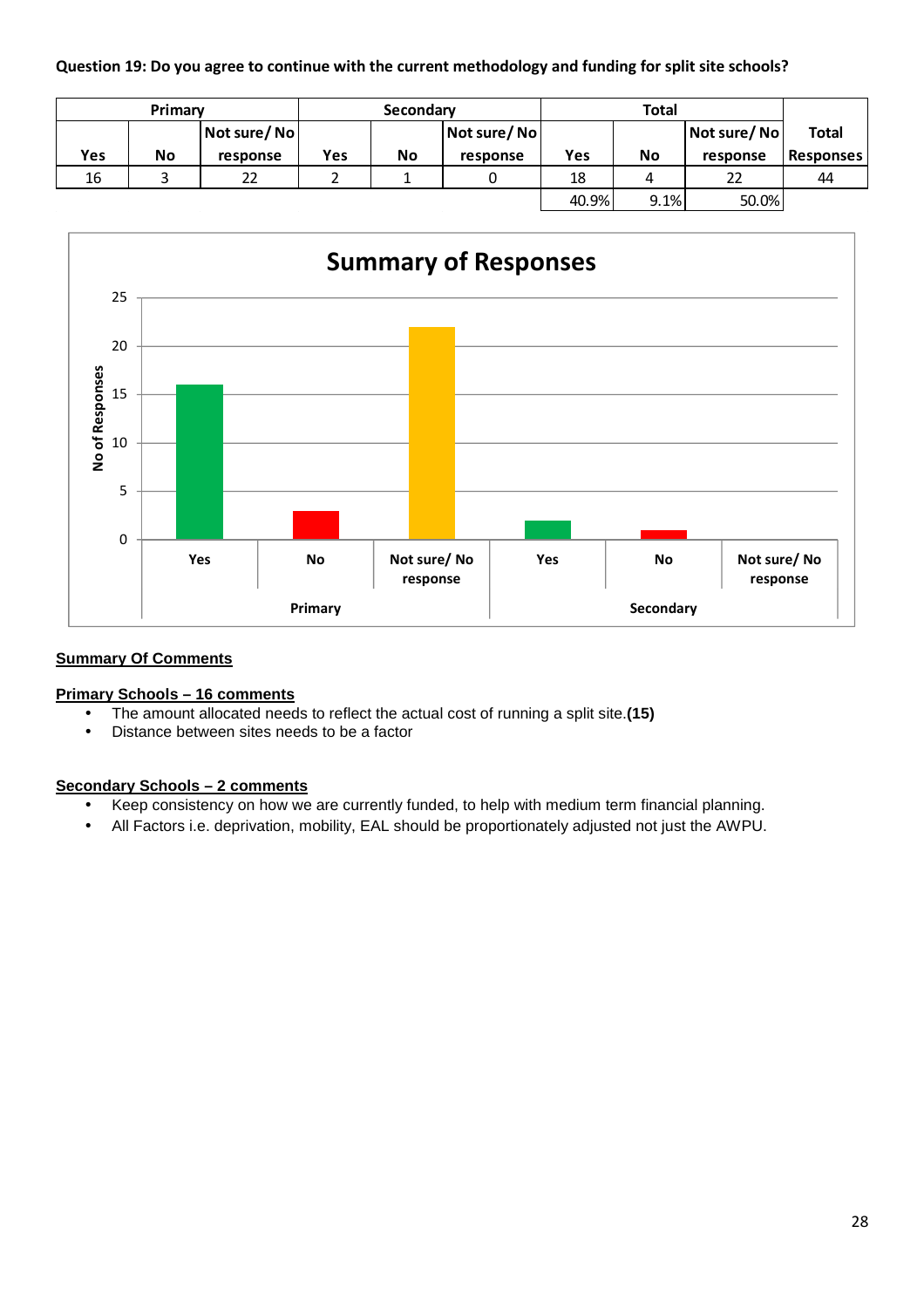## **Question 20: Do you agree to continue with the current arrangement to pay rates centrally?**

|     | Primary |             |             | Secondary |             |              |           |          |                  |
|-----|---------|-------------|-------------|-----------|-------------|--------------|-----------|----------|------------------|
|     |         | Not sure/No | Not sure/No |           | Not sure/No | <b>Total</b> |           |          |                  |
| Yes | No      | response    | Yes         | No        | response    | Yes          | <b>No</b> | response | <b>Responses</b> |
| 39  |         |             |             |           |             | 39           |           |          | 44               |
|     |         |             |             |           |             | 88.6%        | 0.0%      | 11.4%    |                  |



## **Summary Of Comments**

**Primary Schools – 0 comments** 

**Secondary Schools – 0 comments**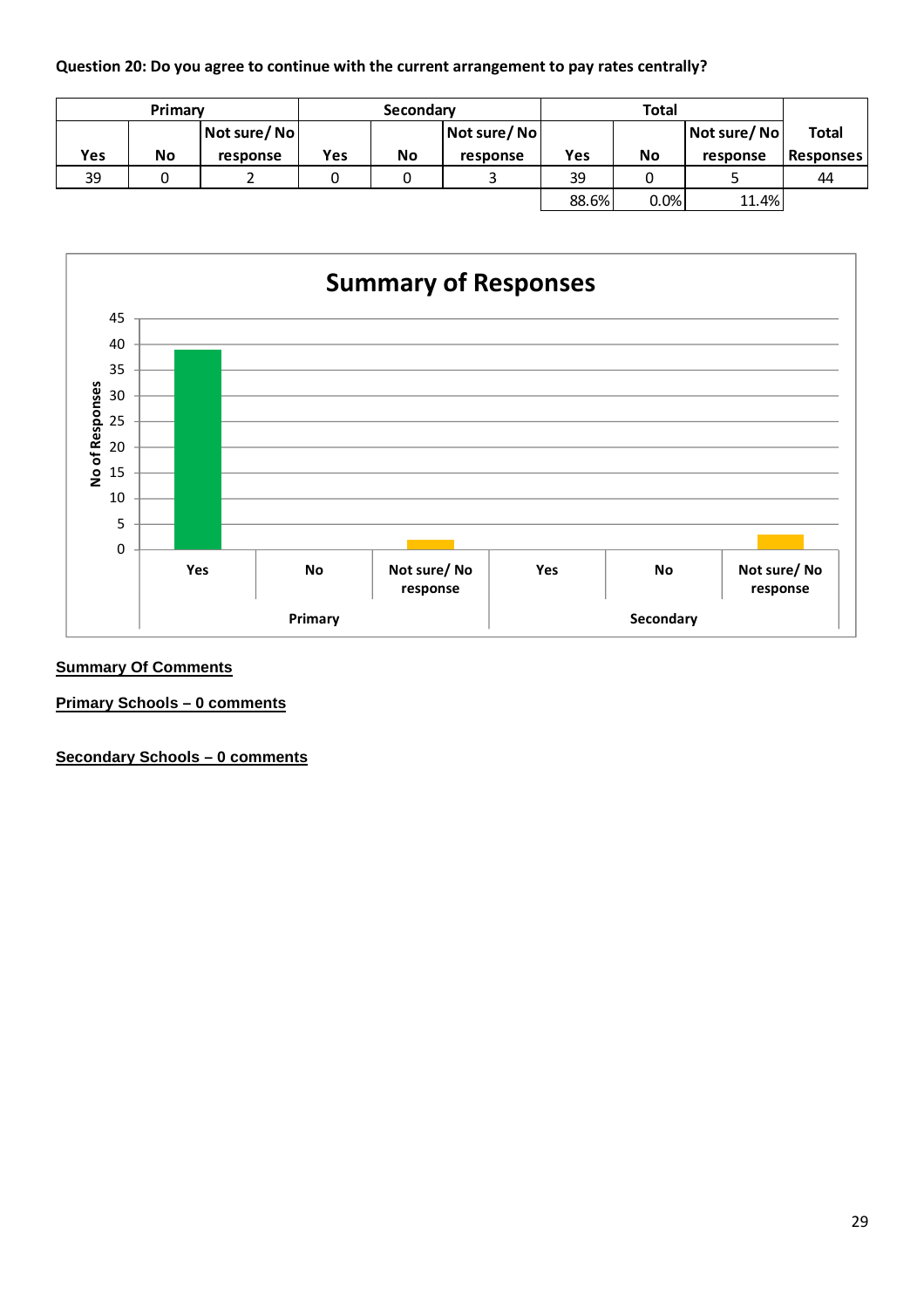## **Question 21: Do you agree to continue with the exceptional factors for joint use and rental?**

|     | Primary |             |     | Secondary |             |       |           |             |                  |
|-----|---------|-------------|-----|-----------|-------------|-------|-----------|-------------|------------------|
|     |         | Not sure/No |     |           | Not sure/No |       |           | Not sure/No | <b>Total</b>     |
| Yes | No      | response    | Yes | No        | response    | Yes   | <b>No</b> | response    | <b>Responses</b> |
| 33  |         |             |     |           |             | 35    |           |             | 44               |
|     |         |             |     |           |             | 79.5% | 2.3%      | 18.2%       |                  |



#### **Summary Of Comments**

#### **Primary Schools – 9 comments**

- This is absolutely vital. It would be unfair for schools that have to pay rent to meet this cost.
- Would prefer a system similar to the rates where 'By mutual agreement, these charges are paid centrally and are therefore deducted prior to schools' budgets being distributed.'
- Many schools rely on this to enable them to provide an appropriately broad and balanced curriculum and to meet the need of its pupils. **(4)**
- Schools need to use external facilities when the county council has not provided an adequate sole-use alternative on site. **(2)**
- The amounts quoted are relatively small. How much difference this is having to the schools that are eligible?

# **Secondary Schools – 1 comment**

• Keep consistency on how we are currently funded, to help with medium term financial planning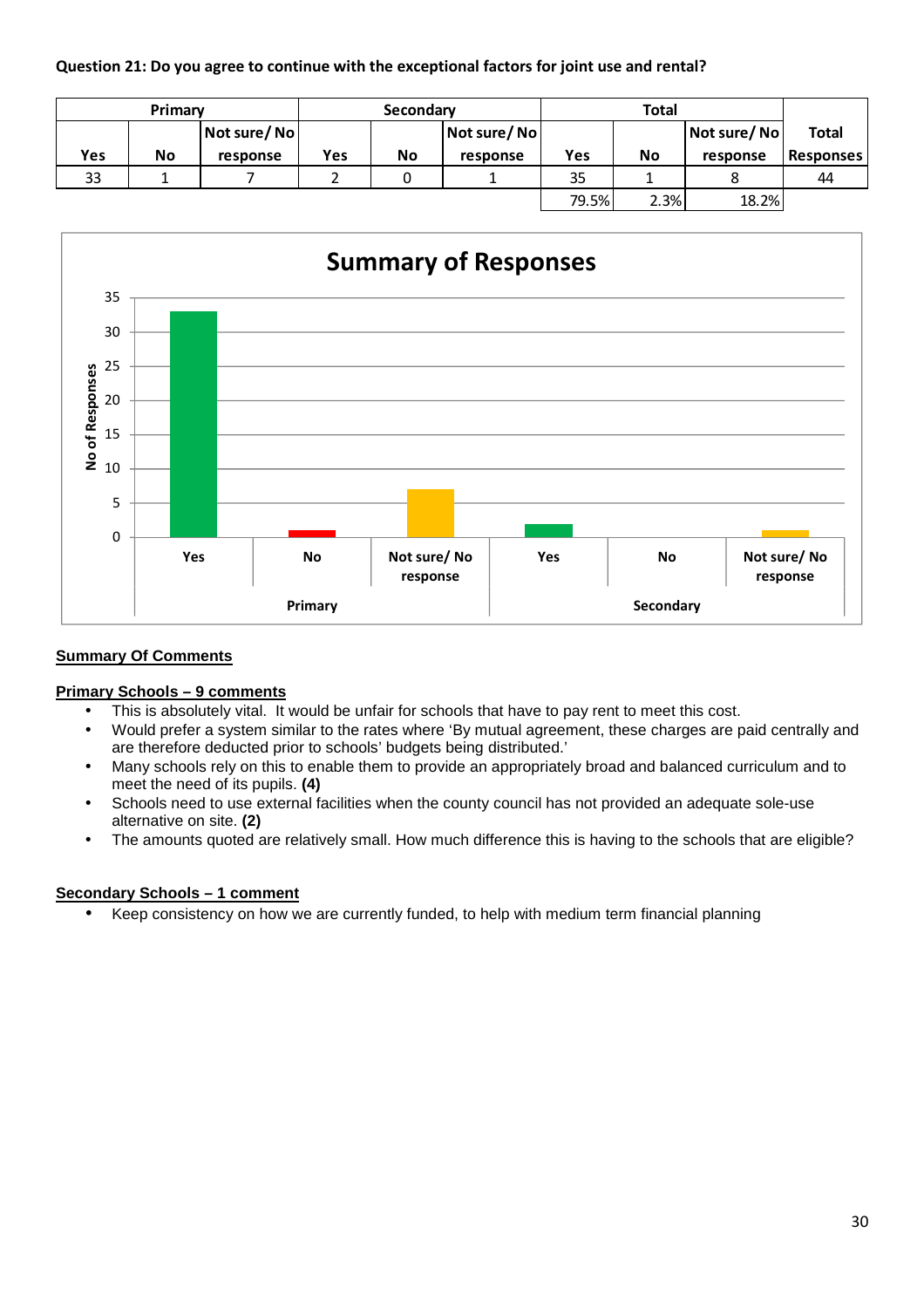## **Question 22: Do you agree that the growth fund should continue?**

|     | Primary |             |     | Secondary |          |             |           |          |                      |
|-----|---------|-------------|-----|-----------|----------|-------------|-----------|----------|----------------------|
|     |         | Not sure/No |     |           |          | Not sure/No |           |          | Not sure/No<br>Total |
| Yes | No      | response    | Yes | <b>No</b> | response | Yes         | <b>No</b> | response | <b>Responses</b>     |
| 37  |         |             |     |           |          | 39          |           |          | 44                   |
|     |         |             |     |           |          | 88.6%       | 0.0%      | 11.4%    |                      |



# **Summary Of Comments**

#### **Primary Schools – 3 comments**

- It has been very valuable in helping schools admit children who do not have funding at the time of entry.
- Given the rising birth rate, there will continue to be pressures on school places.
- Provision should be made for post census growth in numbers that are not eligible for additional payments from the growth fund.

# **Secondary Schools – 0 comments**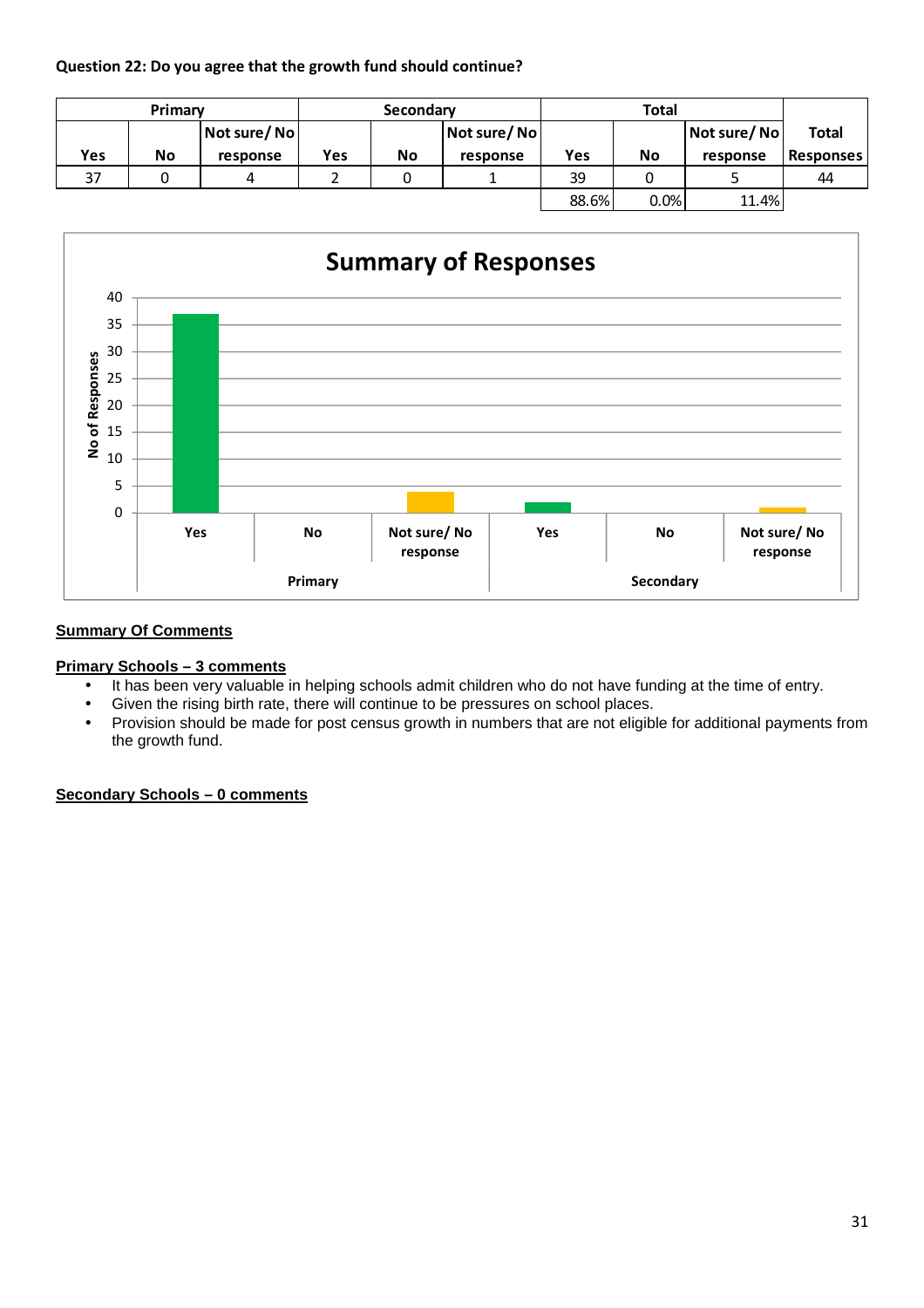## **Question 23: Do you agree that the growth fund should remain at £1.0m as it was for 2015-16?**

|     | Primary |                              |     | Secondary |             |       |           |             |                  |
|-----|---------|------------------------------|-----|-----------|-------------|-------|-----------|-------------|------------------|
|     |         | $\vert$ Not sure/ No $\vert$ |     |           | Not sure/No |       |           | Not sure/No | Total            |
| Yes | No      | response                     | Yes | No        | response    | Yes   | <b>No</b> | response    | <b>Responses</b> |
| 35  |         |                              |     |           |             | 37    |           |             | 44               |
|     |         |                              |     |           |             | 84.1% | 0.0%      | 15.9%       |                  |



## **Summary Of Comments**

#### **Primary Schools - 1 comment**

• Evidence of how much has actually been spent in recent years is needed to make an informed decision.

# **Secondary Schools – 0 comments**